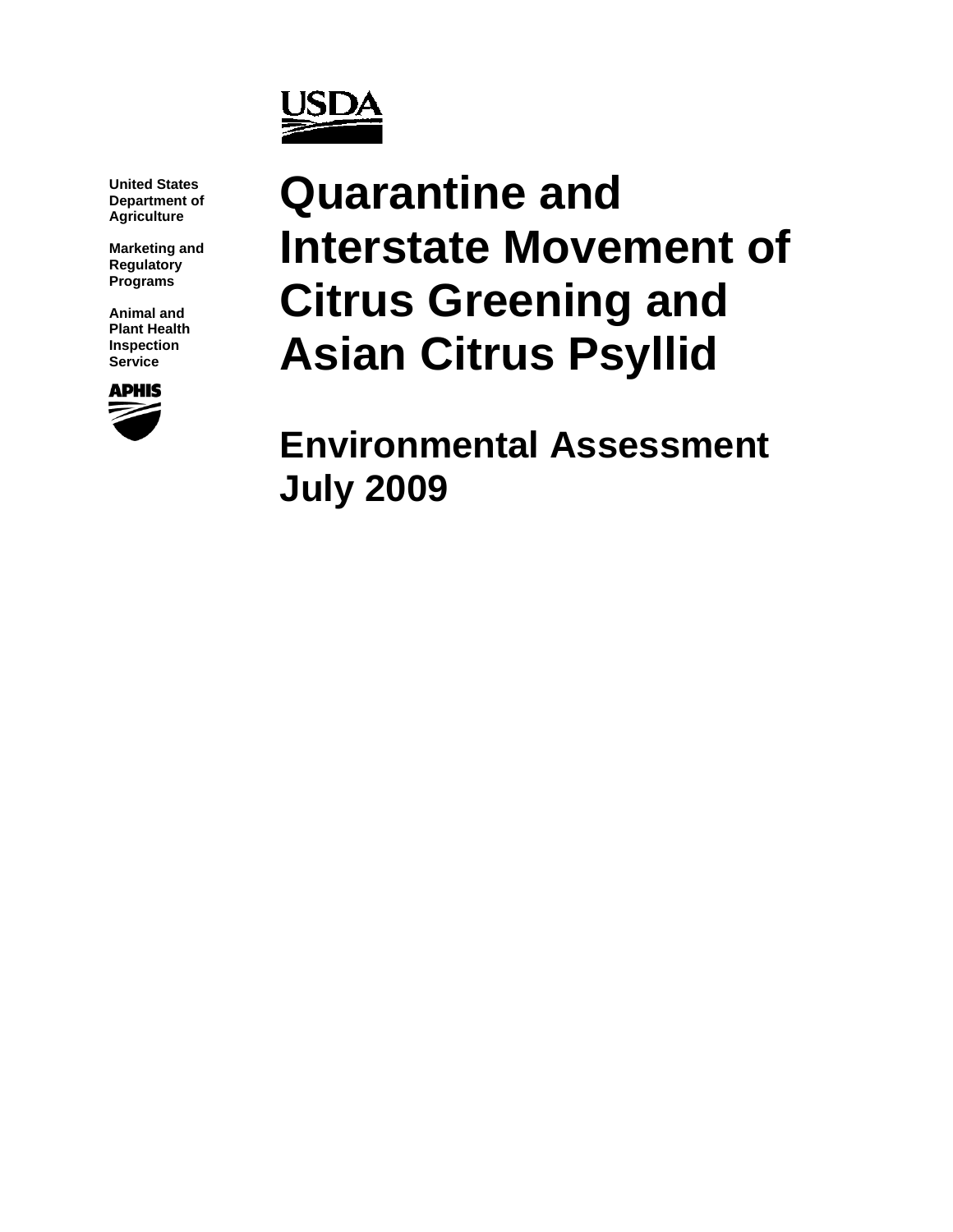# **Quarantine and Interstate Movement of Citrus Greening and Asian Citrus Psyllid**

# **Environmental Assessment July 2009**

#### **Agency Contact:**

Mr. Patrick Gomes, National Project Manager Citrus Health Response Program Plant Protection and Quarantine Animal and Plant Health Inspection Service U.S. Department of Agriculture 920 Main Campus Drive - Suite 200 Raleigh, NC 27606-5213

The U.S. Department of Agriculture (USDA) prohibits discrimination in all its programs and activities on the basis of race, color, national origin, sex, religion, age, disability, political beliefs, sexual orientation, or marital or family status. (Not all prohibited bases apply to all programs.) Persons with disabilities who require alternative means for communication of program information (Braille, large print, audiotape, etc.) should contact USDA'S TARGET Center at (202) 720–2600 (voice and TDD).

\_\_\_\_\_\_\_\_\_\_\_\_\_\_\_\_\_\_\_\_\_\_\_\_\_\_\_\_\_\_\_\_\_\_\_\_\_\_\_\_\_\_\_\_\_\_\_\_\_\_\_\_\_\_\_\_\_\_

To file a complaint of discrimination, write USDA, Director, Office of Civil Rights, Room 326–W, Whitten Building, 1400 Independence Avenue, SW, Washington, DC 20250–9410 or call (202) 720–5964 (voice and TDD). USDA is an equal opportunity provider and employer.

Mention of companies or commercial products in this report does not imply recommendation or endorsement by the U.S. Department of Agriculture over others not mentioned. USDA neither guarantees nor warrants the standard of any product mentioned. Product names are mentioned solely to report factually on available data and to provide specific information.

\_\_\_\_\_\_\_\_\_\_\_\_\_\_\_\_\_\_\_\_\_\_\_\_\_\_\_\_\_\_\_\_\_\_\_\_\_\_\_\_\_\_\_\_\_\_\_\_\_\_\_\_\_\_\_\_\_\_

This publication reports research involving pesticides. All uses of pesticides must be registered by appropriate State and/or Federal agencies before they can be recommended.

\_\_\_\_\_\_\_\_\_\_\_\_\_\_\_\_\_\_\_\_\_\_\_\_\_\_\_\_\_\_\_\_\_\_\_\_\_\_\_\_\_\_\_\_\_\_\_\_\_\_\_\_\_\_\_\_\_\_

\_\_\_\_\_\_\_\_\_\_\_\_\_\_\_\_\_\_\_\_\_\_\_\_\_\_\_\_\_\_\_\_\_\_\_\_\_\_\_\_\_\_\_\_\_\_\_\_\_\_\_\_\_\_\_\_\_\_

CAUTION: Pesticides can be injurious to humans, domestic animals, desirable plants, and fish or other wildlife—if they are not handled or applied properly. Use all pesticides selectively and carefully. Follow recommended practices for the disposal of surplus pesticides and pesticide containers.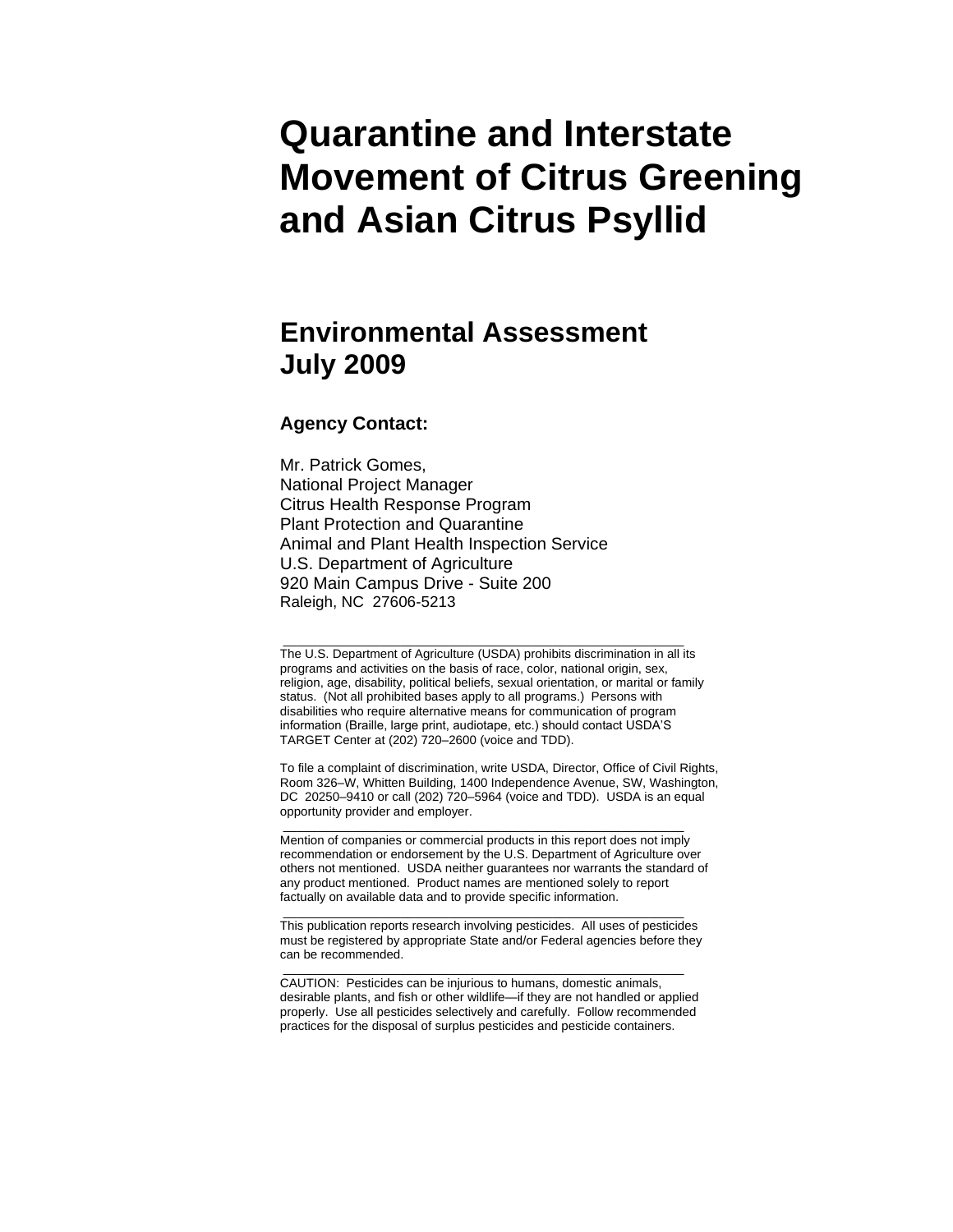# **Table of Contents**

| V. Agencies, Organizations, and Individuals Consulted  25 |  |
|-----------------------------------------------------------|--|
|                                                           |  |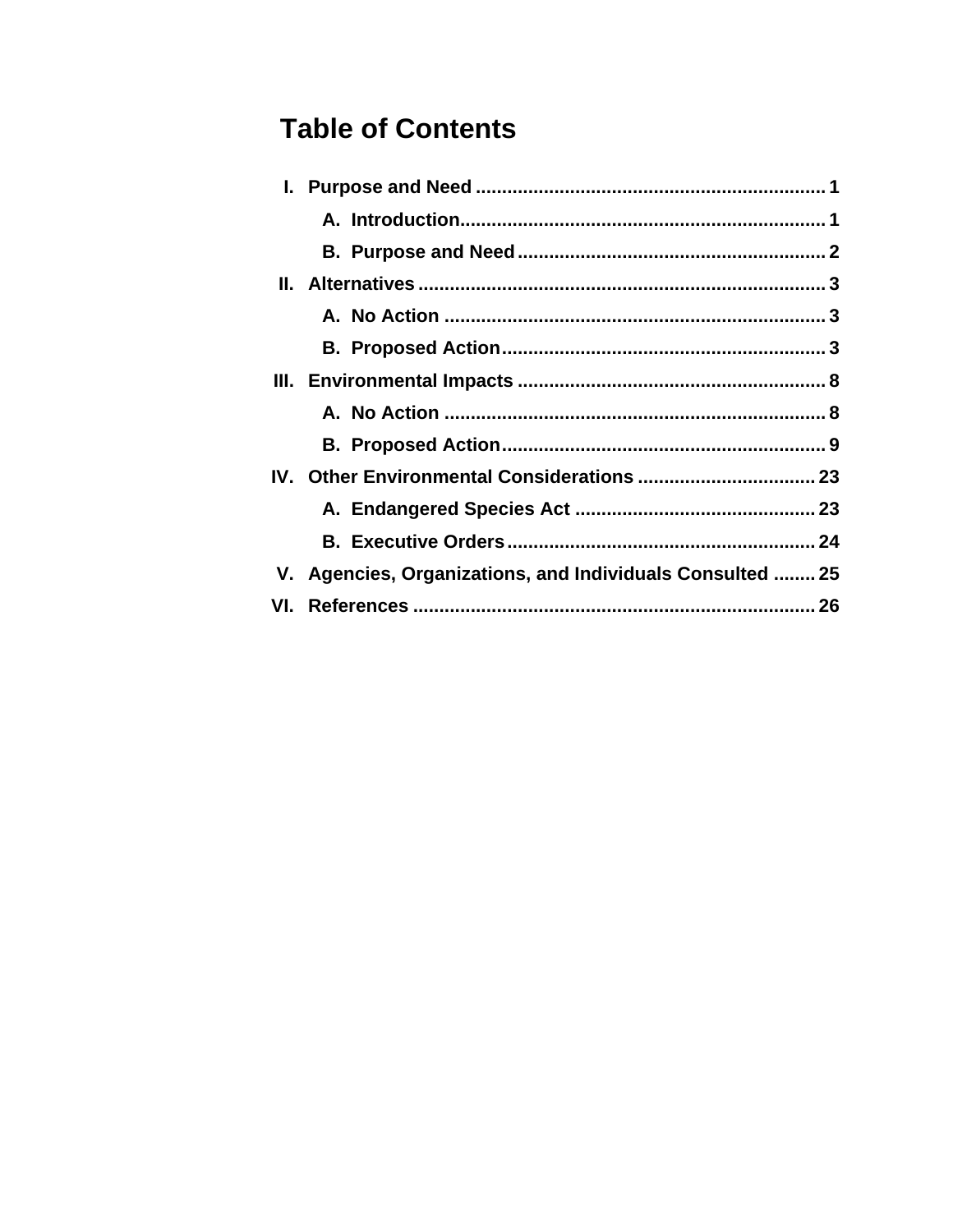# <span id="page-3-0"></span>**I. Purpose and Need**

#### <span id="page-3-1"></span>**A. Introduction**

 $\overline{a}$ 

Citrus greening disease (CG), also known as Huanglongbing disease of citrus, is considered to be one of the most serious citrus diseases in the world. CG is a bacterial disease caused by strains of the bacterial pathogen "Candidatus Liberibacter asiaticus" that attacks the vascular system of host plants. The pathogen presents no threat to humans or animals. The pathogen is phloem-limited, inhibiting the food-conducting tissues of the host plant, and causes yellow shoots, blotchy mottling and chlorosis, reduced foliage, and tip dieback of citrus plants. CG greatly reduces production, destroys the economic value of the fruit, and can kill trees. Once infected, there is no cure for a tree with CG. In areas of the world where CG is endemic, citrus trees decline and die within a few years and may never produce usable fruit. CG was first detected in the United States in Miami-Dade County, Florida, in 2005. Currently, CG is only known to be present in Florida, one county in Georgia, two parishes in Louisiana, and two counties in South Carolina.

The bacterial pathogen causing CG can be transmitted by grafting and, under laboratory conditions, by dodder. Additionally, there is some evidence that seed transmission may occur. The pathogen also can be transmitted by two insect vectors in the family Psyllidae: *Diaphorina citri*  Kuwayama, the Asian citrus psyllid (ACP), and *Trioza erytreae* (del Guercio), the African citrus psyllid. In addition to transporting ―*Candidatus* Liberibacter asiaticus‖, ACP can cause economic damage to citrus in groves and nurseries by direct feeding. Both adults and nymphs feed on young foliage, depleting the sap and causing galling or curling of leaves. High populations feeding on a citrus shoot can kill the growing tip. ACP is currently present in portions or all of Alabama, California, Florida, Georgia, Hawaii, Louisiana, Mississippi, South Carolina, Texas, Guam, and Puerto Rico. The African citrus psyllid will not be discussed further in this document because it is not known to be present in the United States.

The U.S. Department of Agriculture (USDA), Animal and Plant Health Inspection Service (APHIS) has undertaken measures to control the artificial spread<sup>1</sup> of CG and ACP to noninfested areas of the United States since the introduction of the CG in 2005. On September 16, 2005, APHIS issued a Federal Order designating all or parts of 10 affected counties in Florida as quarantined areas, and imposing restrictions on the interstate movement of all CG and ACP host material from these areas. Since then,

 $<sup>1</sup>$  Humans moving CG or ACP host plant material have been responsible for the long-distance spread</sup> of CG and ACP; this is often referred to as "artificial" spread.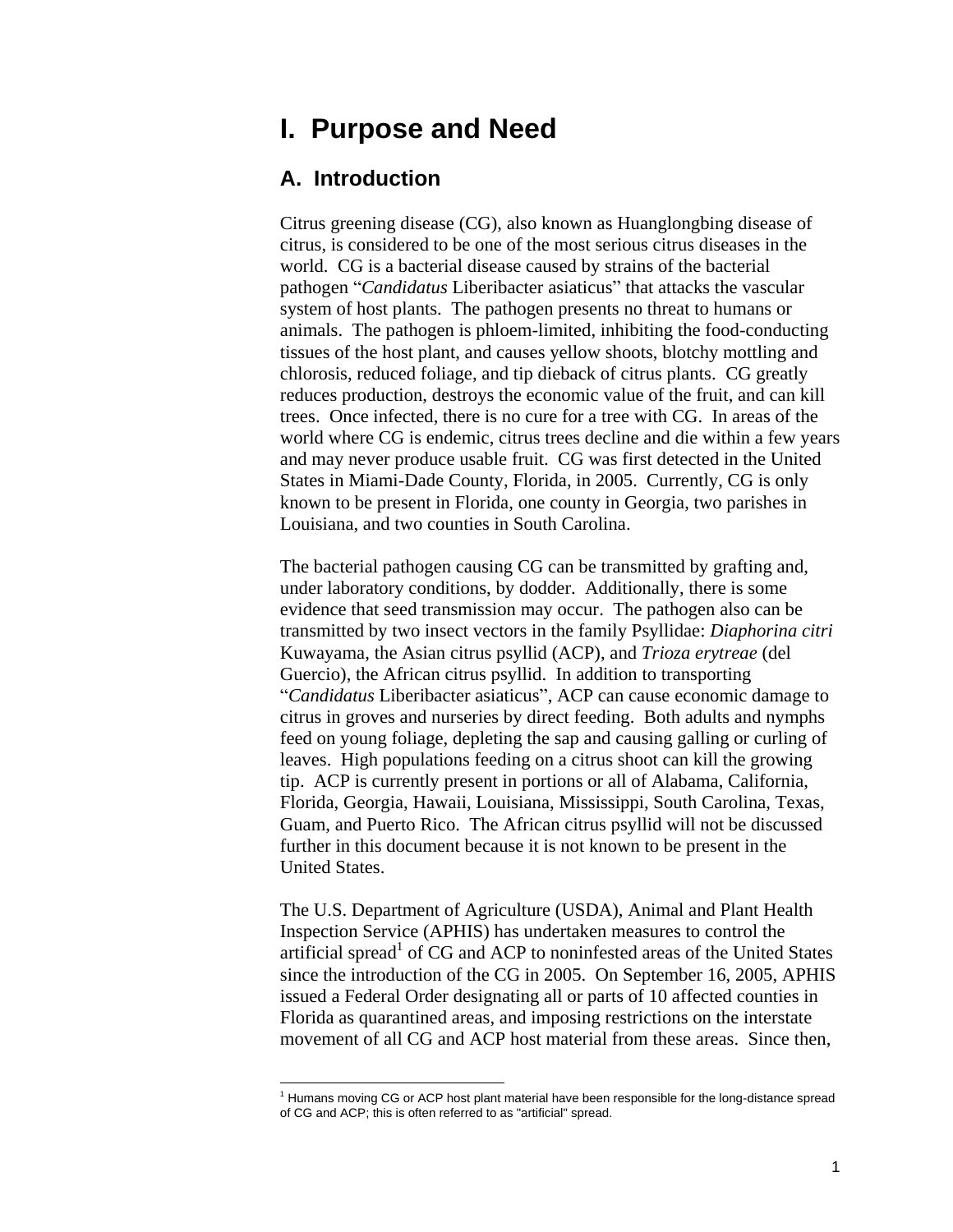it has been necessary to update the restrictions and expand the CG and/or ACP quarantine areas with subsequent Federal Orders<sup>2</sup> due to the continuing spread of both CG and ACP. APHIS has issued a total of twelve Federal Orders $3$  to impose restrictions on the interstate movement of CG and ACP host plant material from quarantined areas.

APHIS is proposing a control program that would replace the July 29, 2009, Federal Order for CG and ACP. It would codify some of the provisions of the Order, clarify others, and add provisions that APHIS has determined to be necessary since the issuance of the last Federal Order so as to prevent the spread of CG and ACP to noninfested areas of the United States.

#### <span id="page-4-0"></span>**B. Purpose and Need**

Under § 412(a) of the Plant Protection Act (7 United States Code (U.S.C.) 7701 et seq.), the Secretary of Agriculture may prohibit or restrict the movement of interstate commerce of any plant or plant product, if the Secretary determines that the prohibition or restriction is necessary to prevent the dissemination of a plant disease within the United States. Under the Act, the Secretary may also issue regulations requiring plants and products moved in interstate commerce to be subject to remedial measures determined necessary to prevent the spread of the disease, or requiring the objects to be accompanied by a permit issued by the Secretary prior to movement.

There is a need to control the spread of CG and ACP in order to minimize economic damage to citrus in groves and nurseries. The purpose of the proposed control program outlined below would be to protect the domestic citrus industry, including the individual farmers who comprise the base of that industry, by controlling the artificial spread of CG and ACP.

In September 2005, APHIS prepared an environmental assessment (EA) to analyze and evaluate potential environmental effects resulting from the proposed CG control program. On October 5, 2005, APHIS issued a notice of availability of a finding of no significant impact (FONSI) for the EA concerning the citrus greening control program in Florida nurseries. The EA was subsequently revised and finalized and a FONSI was issued in January 2006. APHIS prepared a second EA, and a FONSI was issued in October 2007. The EA evaluated the possible environmental impacts

 $^2$  To view these Federal Orders, go to

http://www.aphis.usda.gov/plant\_health/plant\_pest\_info/citrus\_greening/regs.shtml.

<sup>3</sup> The twelve Federal Order are as follows: September 16, 2005, DA#2005-30; May 3, 2006, DA#2006-19, 5/3/06; November 2, 2007, DA#2007-54; January 11, 2008, DA#2008-02; June 24, 2008, DA#2008-26; July 11, 2008, DA#2008-31; July 22, 2008, DA#2008-36; August 5, 2008, DA#2008-40; September 12, 2008, DA#2008-61; October 1, 2008, DA#2008-67; January 28 2009, DA#2009-06; and July 29, 2009.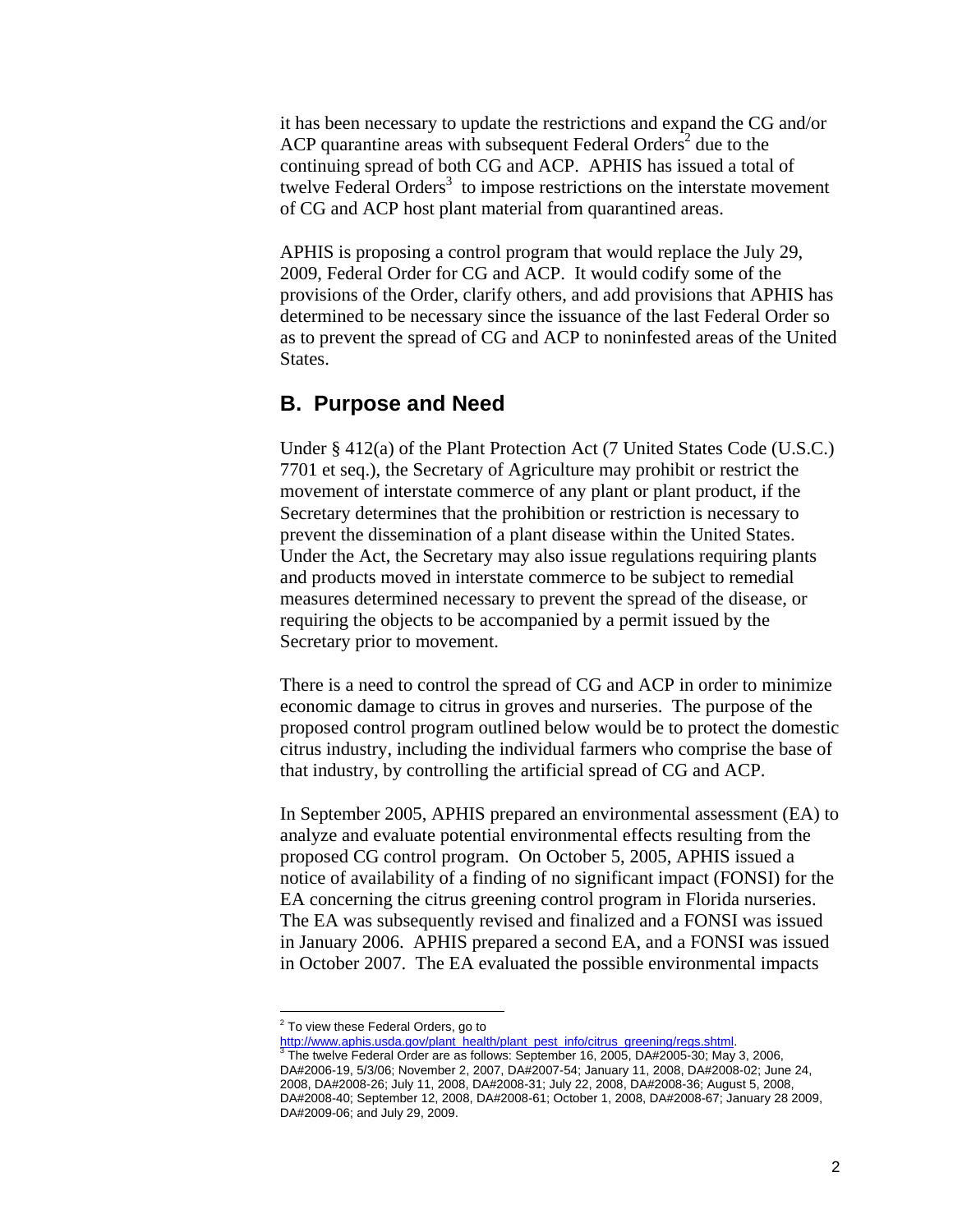associated with implementation of the revised Federal Order, and, in particular, the treatment schedules specified within it.

This EA analyzes the environmental impacts anticipated from implementation of the proposed program actions stated below. This EA has been prepared consistent with the National Environmental Policy Act of 1969 (NEPA) (42 U.S.C. 4321 et seq.) and APHIS' NEPA implementing procedures (7 CFR part 372). APHIS is providing a 30-day public comment period for response to this EA. (Please send any comments to Mr. Patrick Gomes, Animal and Plant Health Inspection Service, Plant Protection and Quarantine, 920 Main Campus Drive, Suite 200, Raleigh, NC 27606-5213).

# <span id="page-5-0"></span>**II. Alternatives**

APHIS has considered two alternatives in response to the need for better methods to control and contain CG and ACP: (1) no action, and (2) the proposed action. Each alternative is described briefly in this section, and the potential environmental impacts of each are considered in the following section.

### <span id="page-5-1"></span>**A. No Action**

Under the no action alternative, APHIS would withdraw the current Federal Order and would take no further regulatory action. APHIS would not implement any quarantine or control measures to eradicate or even attempt to locally contain the spread of CG or ACP. It is likely that this action would result in an increase in control measures from other Federal or non-Federal entities to control CG and ACP.

### <span id="page-5-2"></span>**B. Proposed Action**

Under the proposed action alternative, APHIS would adhere to the measures outlined below. The requirements in the current Federal Order, with some modifications, would remain in effect as a result of implementation of this program. This alternative would provide protection to the domestic citrus industry by controlling the artificial spread of CG and ACP.

The interstate movement of articles regulated for CG and ACP from an area quarantined for CG or ACP would be prohibited, except under certain conditions outlined below.

A State, or a portion of a State, would be designated as a quarantined area for CG when the presence of CG is confirmed within the area following an APHIS-administered test. **1. Quarantined Areas**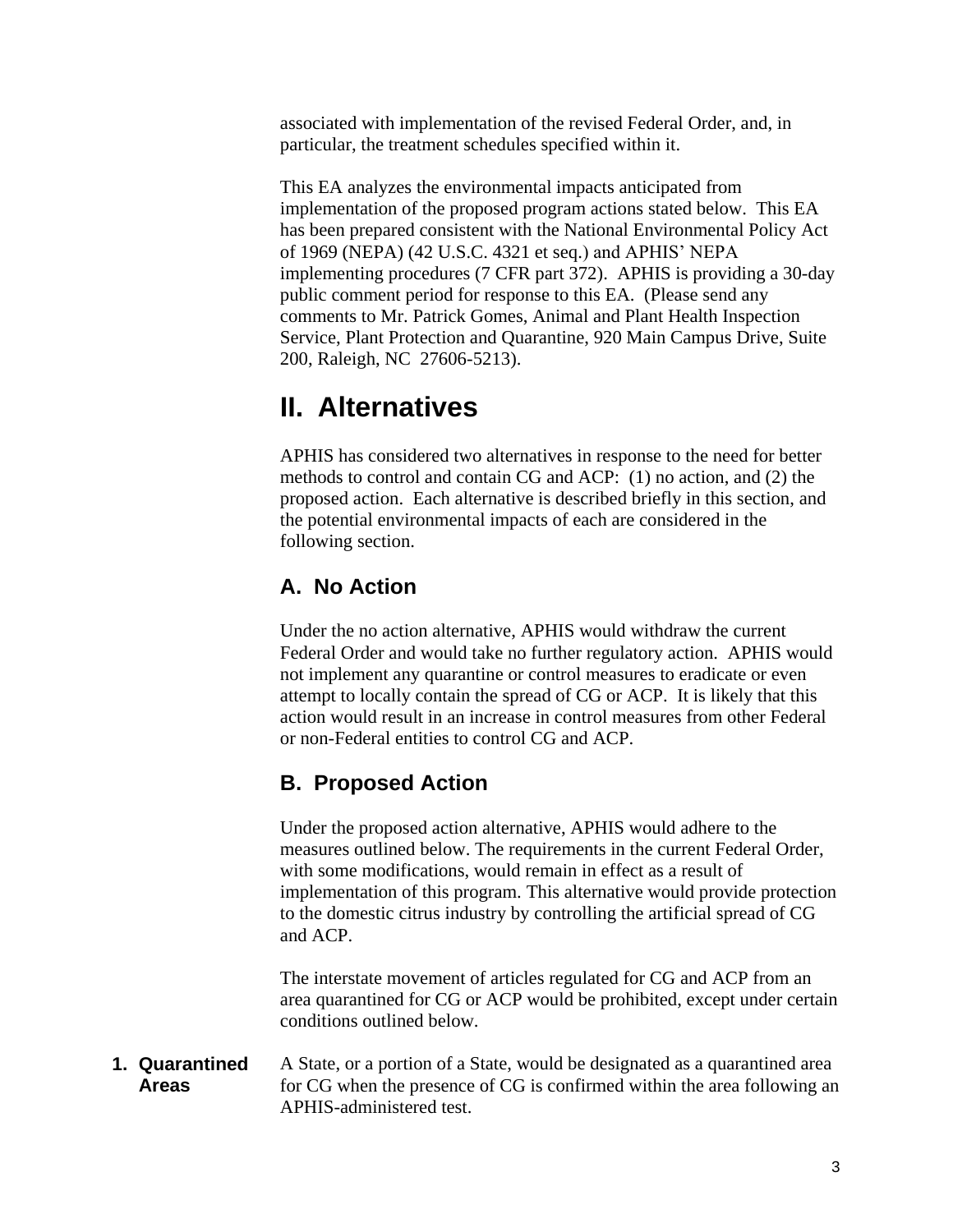A State, or a portion of a State, would be designated as a quarantined area for ACP when an established population<sup>4</sup> of ACP has been detected.

The Administrator<sup>5</sup> may also consider it necessary to quarantine an area because of its inseparability for quarantine enforcement purposes from localities in which CG and/or ACP have been found.

APHIS would publish the description of all areas quarantined for CG or ACP on the Plant Protection and Quarantine (PPQ) Web site (see [http://www.aphis.usda.gov/plant\\_health/plant\\_pest\\_info/citrus\\_greening/i](http://www.aphis.usda.gov/plant_health/plant_pest_info/citrus_greening/index.shtml) [ndex.shtml\)](http://www.aphis.usda.gov/plant_health/plant_pest_info/citrus_greening/index.shtml). Lists of all quarantined areas also may be obtained by request from any local office of PPQ; local offices are listed in telephone directories. APHIS would publish a notice in the Federal Register informing the public of any changes that have occurred to the quarantined areas.

Currently, the entire State of Florida and Georgia, two parishes in Louisiana, and two counties in South Carolina are designated as quarantined areas for CG. The entire States of Alabama, Florida, Georgia, Hawaii, Louisiana, Mississippi, and Texas, and the entire Territory of Guam, and the Commonwealth of Puerto Rico are quarantined for ACP. Additionally, portions of the States of California and South Carolina are quarantined for ACP.

The following are regulated articles for ACP and CG—

#### **2. Interstate Movement of Regulated Articles**

All plants and plant parts (including leaves), except fruit, of: *Aegle marmelos, Aeglopsis chevalieri, Afraegle gabonensis, A. paniculata, Atalantia* spp*. (*including *Atalantia monophylla), Balsamocitrus dawei, Bergera* (=*Murraya*) *koenigii, Calodendrum capense*, *Citroncirus webberi, Citropsis articulata, Citropsis gilletiana, C. schweinfurthii, Citrus madurensis* (=*Citrofortunella microcarpa), Citrus* spp., *Clausena anisum-olens, C. excavata, C. indica, C. lansium, Eremocitrus glauca, Eremocitrus* hybrid*, Fortunella* spp.*, Limonia acidissima, Merrillia caloxylon, Microcitrus australasica, Microcitrus australis, M. papuana, Microcitronella* spp.*, Murraya* spp.*, Naringi crenulata, Pamburus missionis, Poncirus trifoliata, Severinia buxifolia, Swinglea glutinosa, Tetradium ruticarpum, Toddalia asiatica, Triphasia trifolia, Vepris*  (=*Toddalia*) *lanceolata,* and *Zanthoxylum fagara<sup>6</sup> .*

erthandord and the CG and ACP control program is defined as the presence of An "established population" under the CG and ACP control program is defined as the presence of ACP within an area that the Administrator determines is likely to persist for the foreseeable future.<br><sup>5</sup> The Administrator refers to the Administrator of USDA's Animal and Plant Health Inspection Service or any individual authorized to act for the Administrator.<br><sup>6</sup> Apy other product, orticle, or means of conveyings must

Any other product, article, or means of conveyance may be designated a regulated article for ACP or CG, if an inspector determines that it presents a risk of spreading these pests and provides written a notification to the person in possession of the product, article, or means of conveyance that it is subject to restrictions.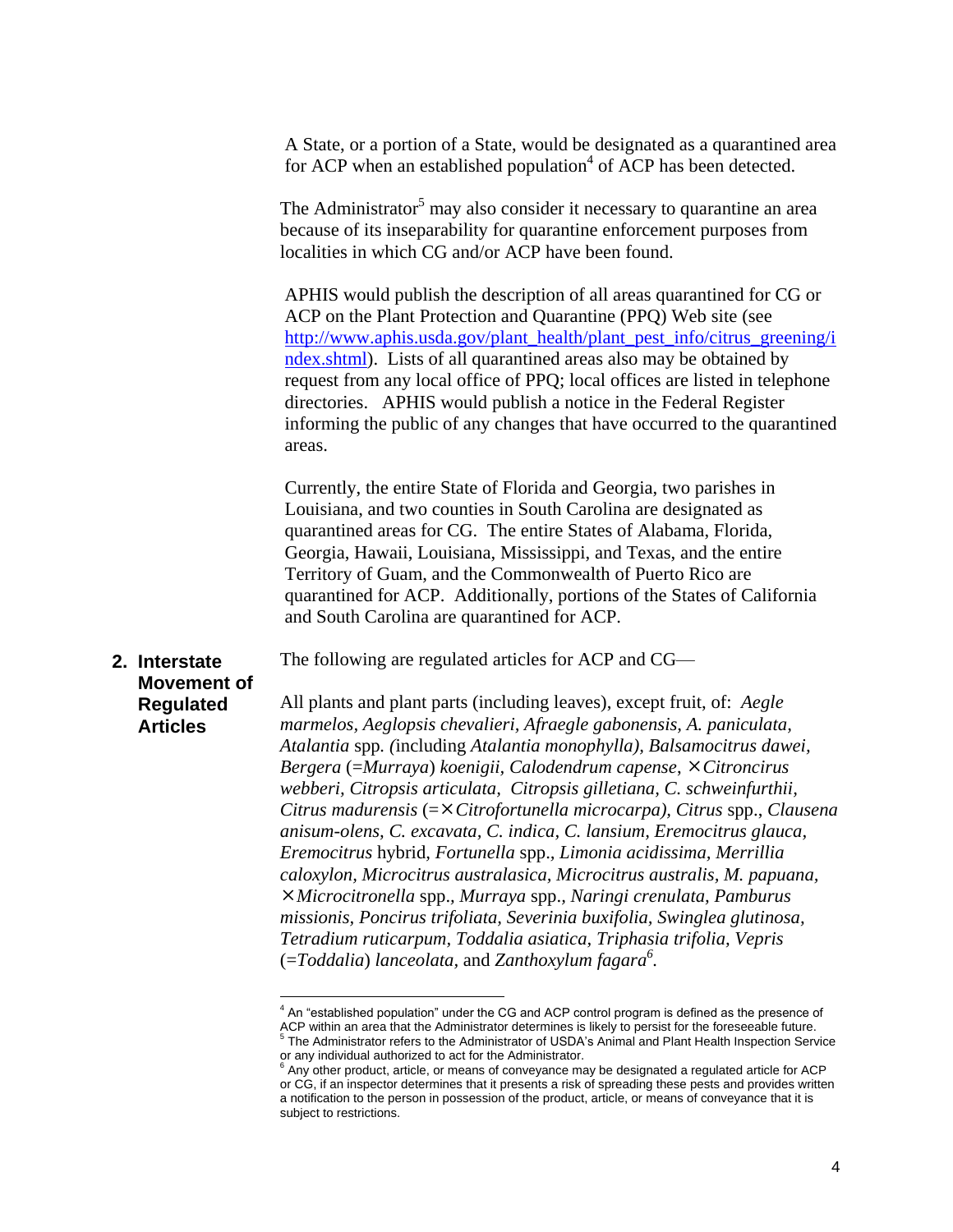Propagative seed of the species listed above is considered a host of CG, but not a host of ACP.

#### **Labeling Requirements**

 $\overline{a}$ 

All regulated nursery stock<sup>7</sup> offered for commercial sale within an area quarantined for CG must be prominently labeled with language alerting consumers to Federal prohibitions regarding the interstate movement of the article.

Nursery stock produced within a quarantined area for planting in a commercial citrus grove<sup>8</sup> within that same area and moved directly to that grove, without movement outside of the quarantined area, may be moved without being labeled.

Nursery stock that would be moved interstate for immediate export under a limited permit may be moved without being labeled.

#### **Issuance of Certificates and Limited Permits**

Certificates are issued when an inspector<sup>9</sup> or person operating under a compliance agreement<sup>10</sup> finds that a regulated article can be moved safely from a quarantined area without risk of spreading the disease or pest. Regulated articles accompanied by a certificate may be moved interstate without further movement restrictions.

Limited permits are issued for regulated articles when an inspector finds that the articles may safely be moved interstate only with additional restrictions, such as prohibitions on movement to certain locations. An inspector or person operating under a compliance agreement may issue a limited permit for the interstate movement of a regulated article only if the regulated article is to be moved interstate to a specified destination for specified handling, processing, or utilization (the destination and other conditions to be listed in the limited permit) and this movement of the regulated article would not result in the spread of CG or the ACP.

 $^7$  Nursery stock are any plants or plant parts, excluding fruit or propagative seeds, intended to be planted, to remain planted, or to be replanted. Nursery stock includes, but is not limited to, trees, shrubs, cuttings, grafts, scions, and buds.<br><sup>8</sup> A commercial citrus grove is a solid-set planting of trees maintained for the primary purpose of

producing citrus fruit for commercial sale. 9

An inspector is an individual authorized by the APHIS Administrator to perform the duties required under the program.

<sup>10</sup> A compliance agreement is a written agreement between APHIS and a person engaged in the business of growing, maintaining, processing, handling, packing, or moving host articles for interstate movement, in which the person agrees to comply with this subpart. A compliance agreement can be a memorandum of understanding.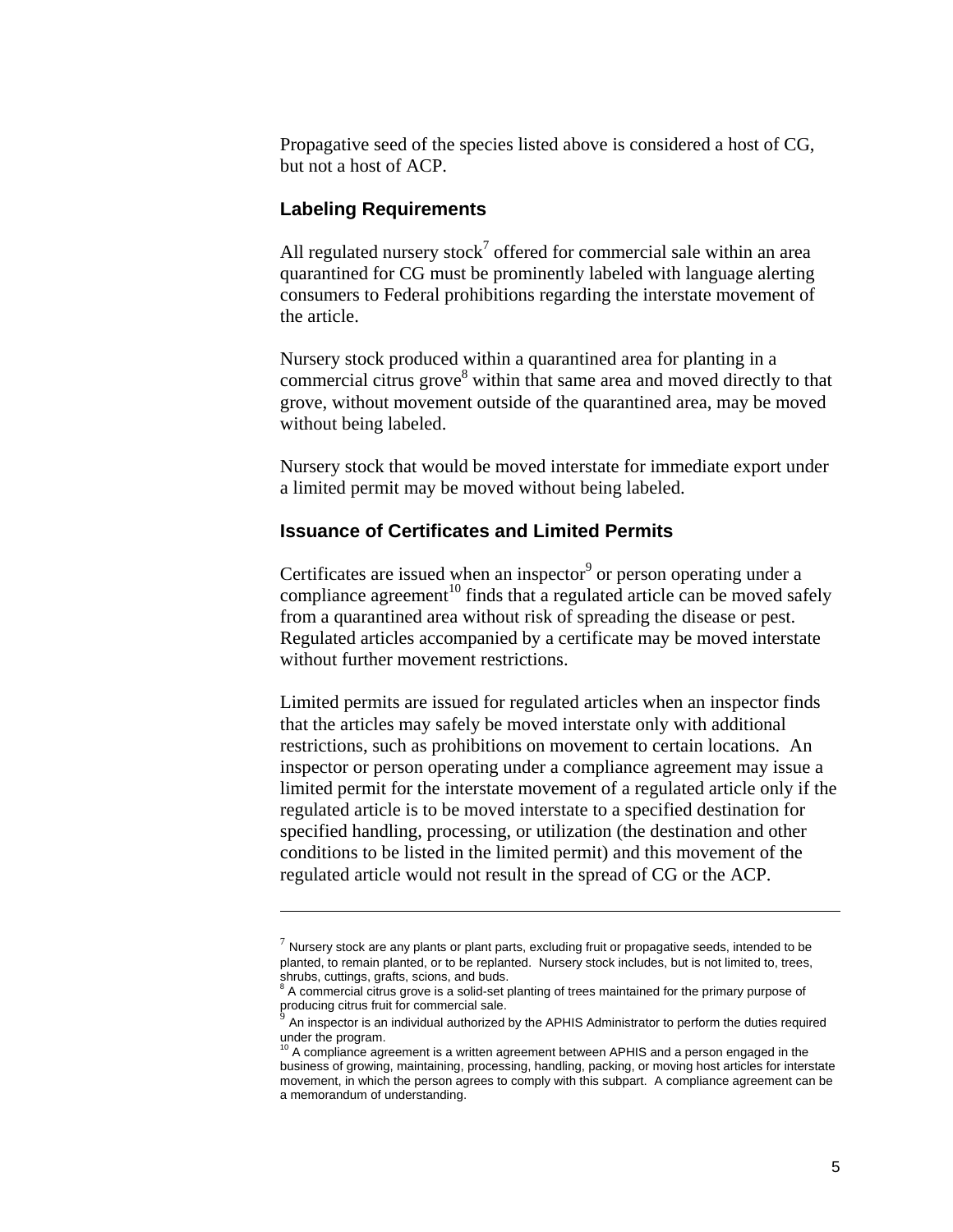Certificates and limited permits would be issued only if the regulated articles are moved in compliance with additional emergency conditions that may be imposed to prevent the spread of CG or ACP and the articles are eligible for interstate movement under all other Federal domestic plant quarantines and regulations applicable to the article.

Any certificate or limited permit that has been issued may be withdrawn by an inspector if he or she determines that the holder of the certificate has not complied with all relevant regulations.

#### **Additional Conditions**

#### Regulated Articles from Areas Quarantined for Only ACP But Not CG

In addition to the general conditions for issuance of a certificate, an inspector or person operating under a compliance agreement may issue a certificate for the interstate movement of any regulated article to any State, if—

- The article is treated with methyl bromide in accordance with 7 CFR part 305; and
- The article is shipped in a sealed container; and
- The container is labeled with the certificate: and
- A copy of the certificate is attached to the consignee's copy of the accompanying waybill.

An inspector or person operating under a compliance agreement may also issue a limited permit for the interstate movement of regulated nursery stock if all of the following conditions are met—

- The nursery stock, unless fumigated with methyl bromide, is  $\bullet$ treated for ACP with an APHIS-approved soil drench or in-ground granular application (as discussed below) no more than 30 days and no fewer than 20 days before shipment, followed by an APHIS-approved foliar spray (as discussed below) no more 10 days before shipment. All treatments must be applied according to their EPA label, including directions on application, restrictions on place of application, and other restrictions and precautions, including statements pertaining to Worker Protection Standards.
- The nursery stock is inspected by an inspector and found free of ACP.
- The nursery stock has the following statement prominently and legibly displayed, **"Limited permit: USDA-APHIS-PPQ. Not for distribution in American Samoa, AZ, Northern Mariana Islands, and U.S. Virgin Islands or those portions of CA and**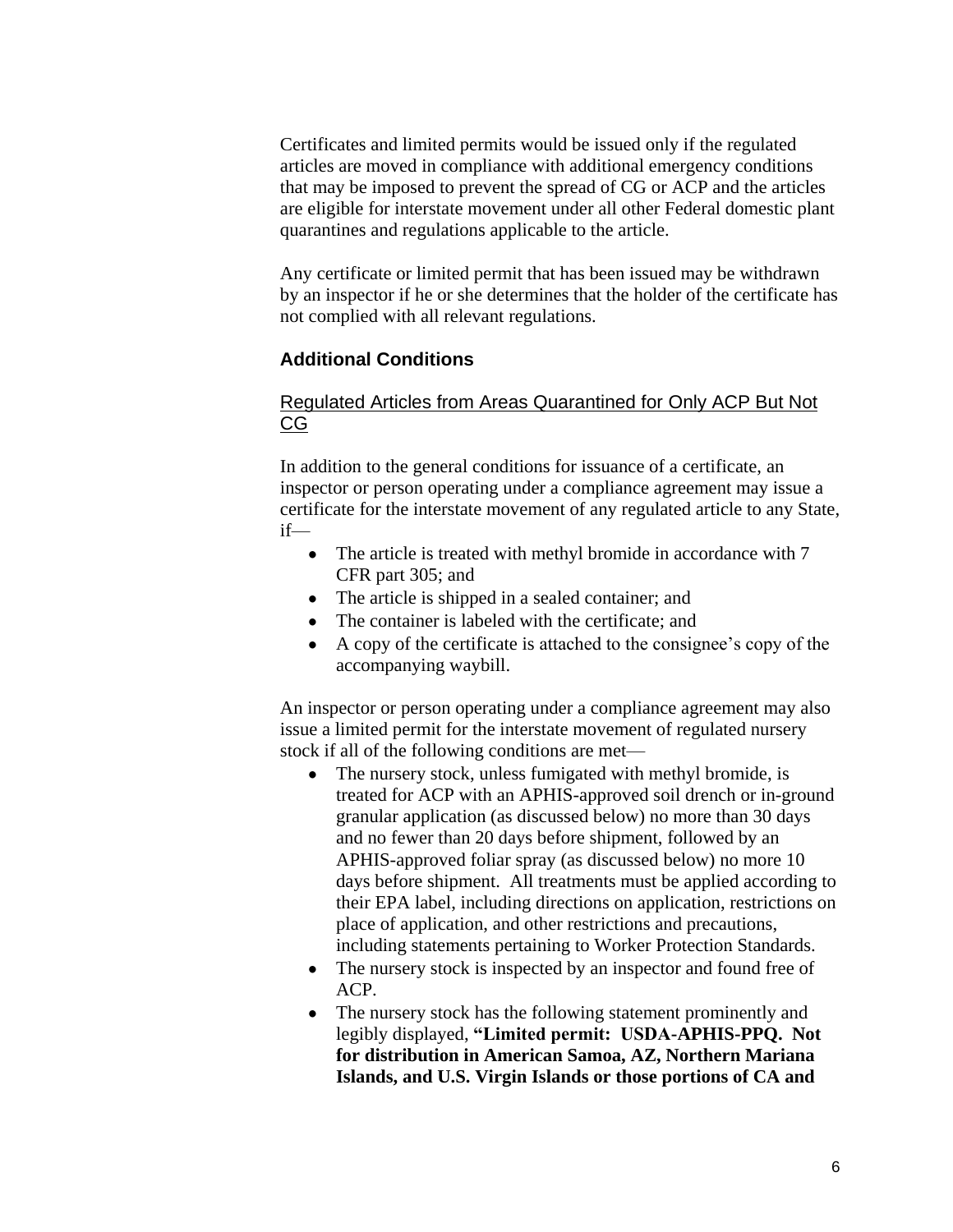**SC not quarantined due to the presence of Asian citrus psyllid or citrus greening"**.

- The nursery stock is moved in a sealed container.
- The container also prominently and legibly displays the statement of the limited permit.
- A copy of the limited permit is attached to the consignee's copy of the accompanying waybill.
- The nursery stock is moved in accordance with the conditions specified on the limited permit.

An inspector or person operating under a compliance agreement may issue a limited permit for the interstate movement of regulated articles intended for consumption, for use as apparel or a similar personal accessory, or for other decorative use if—

- The articles are treated with irradiation in accordance with 7 CFR part 305 at an irradiation facility that is not located in an area quarantined for CG; and
- The container is clearly labeled with the limited permit; and
- A copy of the limited permit is attached to the consignee's copy of the accompanying waybill.

#### Regulated Articles from Areas Quarantined for CG

Prior to shipping regulated nursery stock from areas quarantined for CG, in addition to the general conditions for issuance of a limited permit, an inspector or person operating under a compliance agreement may issue a limited permit for the interstate movement of regulated nursery stock grown, produced, or maintained at a nursery or other facility located in the CG-quarantined area if all of the following conditions are met—

- The nursery stock is treated for ACP with an APHIS-approved soil drench or in-ground granular application, followed by an APHISapproved foliar spray (as discussed below), or with methyl bromide or irradiation, in accordance with 7 CFR part 305.
- The nursery stock is inspected by an inspector and found free of ACP.
- The nursery stock is prominently and legibly labeled with the following statement **"Limited permit: USDA-APHIS-PPQ. For immediate export only."**
- The nursery stock is accompanied by a copy of the limited permit attached to the consignee's copy of the waybill.
- The nursery stock is directly moved in a sealed container in  $\bullet$ accordance with the conditions specified on the limited permit to the port of export specified on the limited permit.
- A copy of the limited permit is attached to or legibly printed on this container.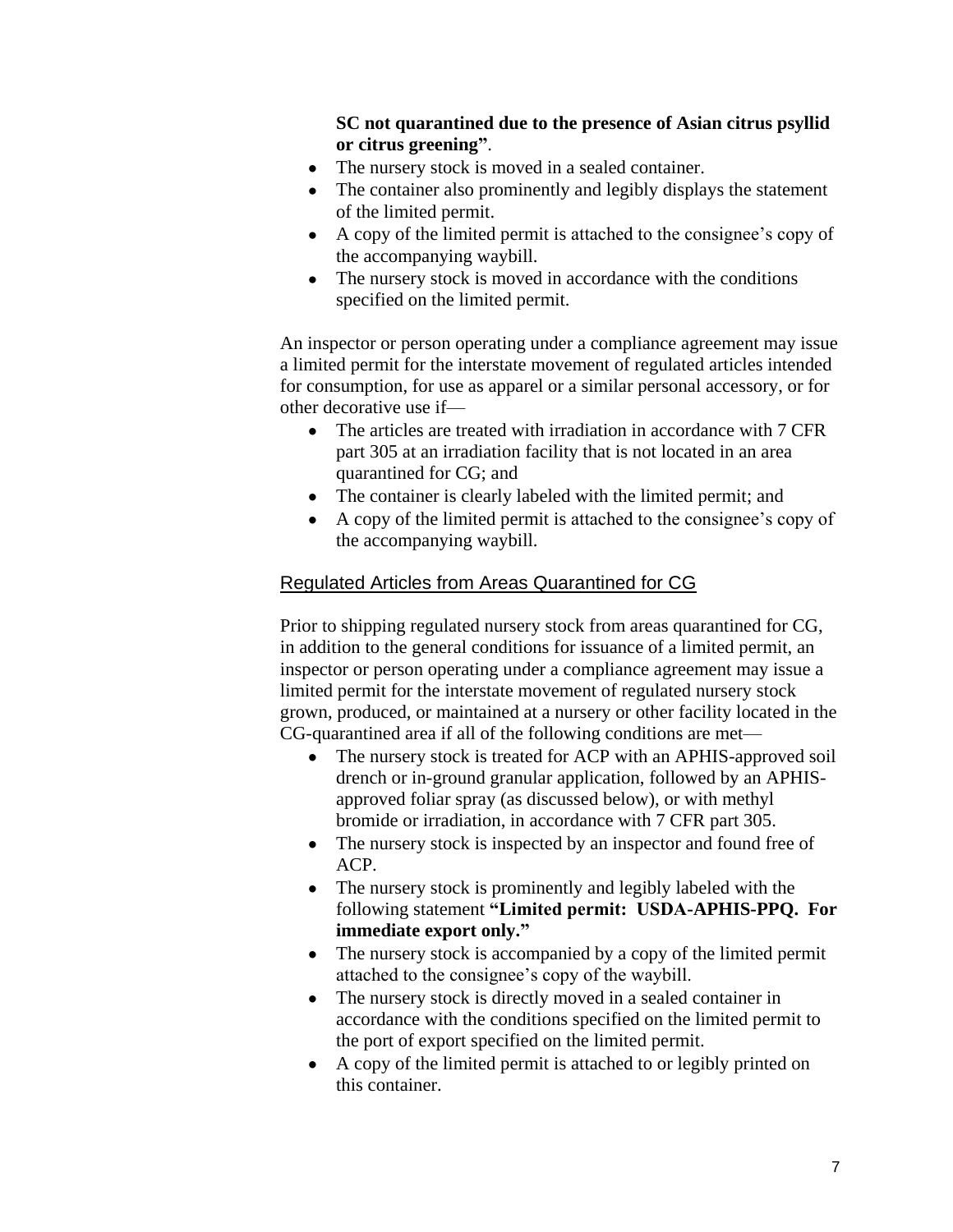The nursery stock remains in this sealed container as long as the  $\bullet$ plants are within the United States.

#### **APHIS-Approved Treatments**

APHIS would maintain a continually updated list of all pesticides approved for use in the control program on the PPQ Website [\(http://www.aphis.usda.gov/plant\\_health/plant\\_pest\\_info/citrus\\_greening/i](http://www.aphis.usda.gov/plant_health/plant_pest_info/citrus_greening/index.shtml) [ndex.shtml\)](http://www.aphis.usda.gov/plant_health/plant_pest_info/citrus_greening/index.shtml). Currently, methyl bromide and several soil drenches and foliar sprays are approved for use in certain circumstances.

The treatment requirements for ACP are summarized below—

- Any regulated article that will be moved interstate must be treated with methyl bromide in accordance with 7 CFR part 305, or
- Any regulated nursery stock that will be moved interstate must be treated with a soil drench or in-ground granular application of dinotefuran or imidacloprid as the sole active ingredient in the pesticide product. The application must be made no more than 30 days and no less than 20 days before shipment, followed by a foliar spray containing either bifenthrin, chlorpyrifos, deltamethrin, fenpropathrin, or an imidacloprid and cyfluthrin mixture as the sole active ingredient(s) in the pesticide product. The foliar spray must be applied no more than 10 days prior to shipment.
- $\bullet$ Regulated articles intended for consumption, for use as apparel or a similar personal accessory, or for other decorative use may be moved interstate if treated with irradiation, in accordance with 7 CFR part 305.

Treatments for CG do not currently exist.

# <span id="page-10-0"></span>**III. Environmental Impacts**

There are potential environmental effects from each of the alternatives being considered. The environmental risks from the spread of CG and ACP are important considerations for evaluating the alternatives. In addition, potential program impacts arising from chemical and irradiation treatments will be considered.

#### <span id="page-10-1"></span>**A. No Action**

Under the no action alternative, APHIS would not implement any quarantine or control measures to eradicate or even attempt to locally contain the spread of CG or ACP. Some control measures, albeit limited control measures without APHIS' involvement, could be taken by other Federal or non-Federal entities—those actions would not be under APHIS'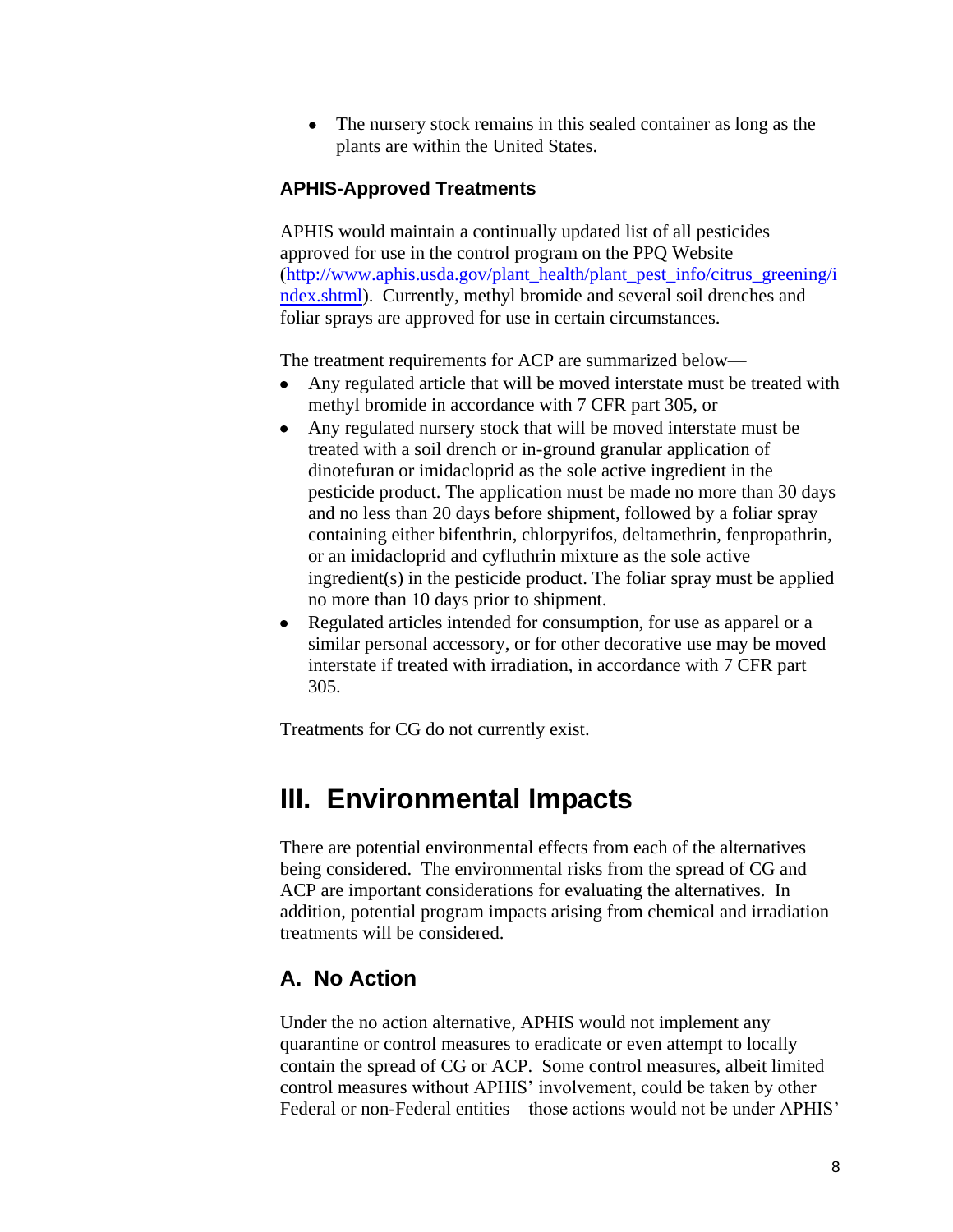authorities, expertise, control, or funding. For example, local business owners and area residents could attempt to control damages from CG and ACP by removing the infested trees from their properties. Absent APHIS' assistance and expertise along with the absence of more effective measures to contain and control the spread of CG and ACP, new areas of infestation would be expected to continue and become more widespread. The lack of effective control measures to prevent the spread of CG from sites of infestation to other areas and counties could lead to higher production costs and an increase in shortages of availability of citrus fruits and plants to the general economy. This would potentially result in increased costs for survey, detection, and treatment for the control of CG and ACP as it spreads to other areas and counties.

#### <span id="page-11-0"></span>**B. Proposed Action**

 $\overline{a}$ 

Under the proposed action alternative, APHIS would be involved in the proposed control program measures previously discussed which include inspections, quarantines, and treatments. The aspects of the proposed control program, which include routine inspections and quarantines of commercial nurseries $1$ , are program activities that pose negligible environmental effects that need not be described in detail. Such "routine" control measures are specifically designated as "categorically excluded"<sup>12</sup> activities and actions pursuant to APHIS' NEPA implementing regulations (7 CFR  $\S 372.5(c)(1)$ ). The primary action in this proposed control program that could be associated with any potentially noteworthy environmental impacts is the use of chemical and irradiation treatments. The environmental impacts of these requirements will be discussed below.

Under the proposed action alternative, APHIS would allow the use of multiple pesticides, which may provide some benefits to the environment over the use of a single pesticide. One such benefit may be the increased ability of nurseries to find one product that is registered to treat multiple pests. With a greater number of products to choose from, it is possible that applicators could find products that are not only registered for use **1. Chemical Treatments**

 $11$  The proposed program would consider a nursery to be any commercial location where nursery stock is grown, propagated, stored, maintained, or sold, or any commercial location from which nursery stock is distributed. In contrast, this environmental assessment primarily examines the application of treatments in commercial nurseries. APHIS recognizes that this is more limited in scope than the proposed program's definition; for example, it does not consider treatment applications in commercial retail stores. However, the EPA approved labels of most of the insecticide treatments that the program intends to approve for use limit application to a commercial nursery. Moreover, only commercial nurseries are currently shipping regulated articles interstate and APHIS considers it likely that only commercial nurseries would request to do so under the proposed action alternative. Finally, many States that are quarantined for ACP have elected to maintain quarantines that effectively limit treatment to the site of propagation.

Categorical exclusion "means a category of actions which do not individually or cumulatively have a significant effect on the human environment and which have been found to have no such effect in procedures adopted by a Federal agency in implementation of these regulations (§ 1507.3) and for which, therefore, neither an environmental assessment nor an environmental impact statement is required‖ (40 CFR § 1508.4).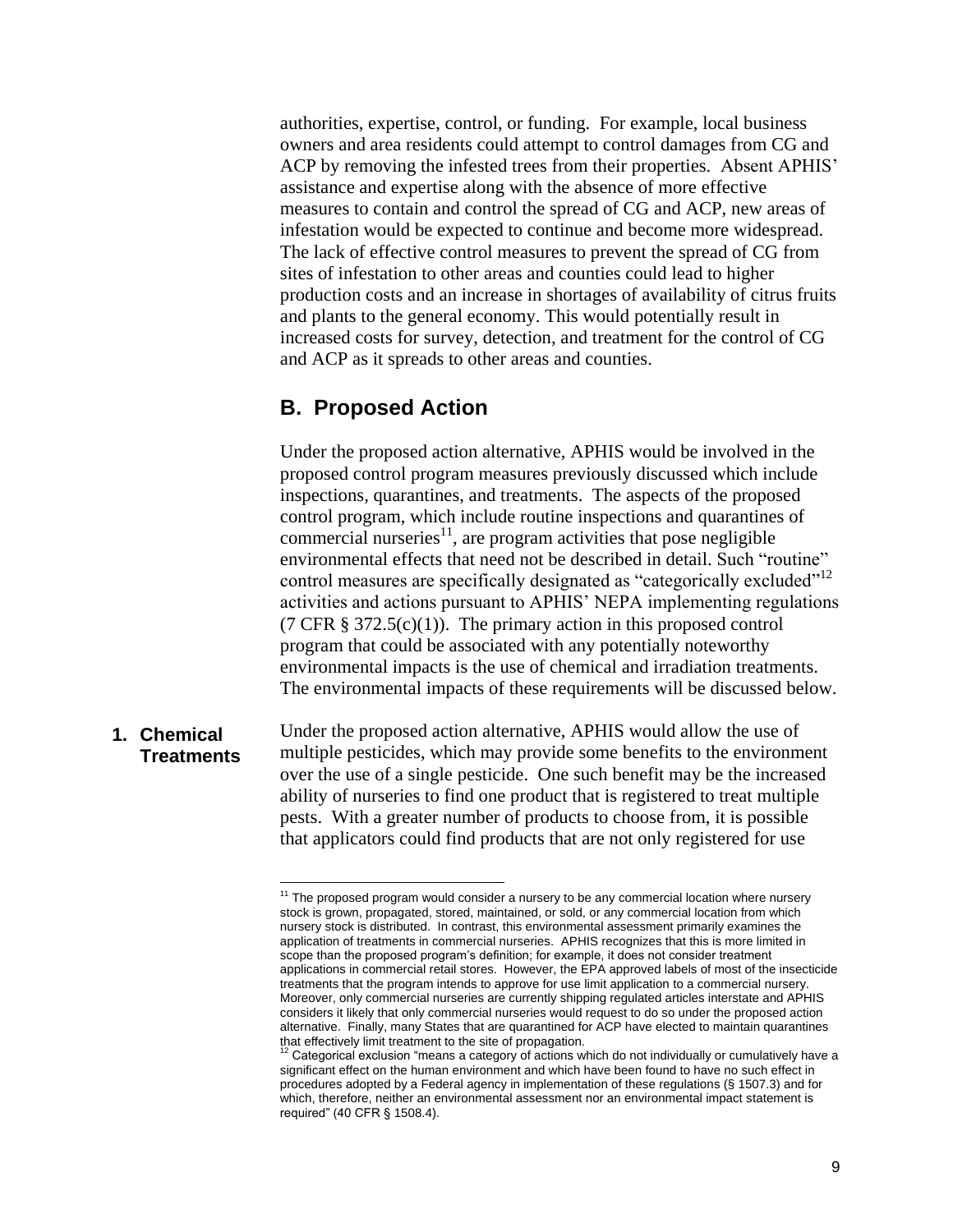against ACP, but are also registered against additional pests. Instead of applying two products against two pests, applicators may only need to apply one product to combat two pests. In addition, allowing multiple pesticides to be used against ACP increases the potential for applicators to employ sustainable pest management which may minimize pesticide resistance. EPA has defined pesticide resistance as a "heritable and significant decrease in the sensitivity of a pest population to a pesticide that is shown to reduce the field performance of pesticides" (EPA, 2001). EPA indicates that an important pesticide resistance management strategy is to avoid the repeated use of a particular pesticide (EPA, 2001). By alternating the chemicals used to combat ACP, applicators might reduce the ability of ACP to develop pesticide resistance.

The only potentially affected areas to be treated pursuant to the proposed program are within commercial nurseries. Provided that persons applying the chemical treatments follow the pesticide label, its applicable directions, and all restrictions and precautions, including statements pertaining to Worker Protection Standards<sup>13</sup>, the effects to the environment and to humans from chemical treatments within nurseries are not expected to be substantial.

Due to the fact that chemical treatments would only be applied to specific articles in limited locations, the number of treatments that would be required under the proposed program is expected to be minimal. Currently, nurseries in portions or all of Alabama, California, Florida, Georgia, Hawaii, Louisiana, Mississippi, South Carolina, Texas, Guam, and Puerto Rico are required to use chemical treatments against ACP if they move their ACP host articles interstate.

While additional States may be added to this list, the number of treatments applied annually is still expected to remain low due to the limited number of nurseries that intend to move host plants interstate. The cumulative number of treated plants in any State will depend on the extent and duration of the proposed program in that State. The number of host plants and plant parts that would require treatment annually under the proposed control program is not available for most States; however, APHIS believes that use of chemicals to combat ACP in Florida, Louisiana, and Texas currently represents the vast majority of the use of chemicals to combat ACP.

In 2007, 32 Texas counties were quarantined for ACP. As part of the Texas Department of Agriculture's evaluation of the fiscal implications of the quarantine, they established that of the 18 commercial citrus nurseries that operate in Texas, nine were located inside the 2007 quarantine area.

 $\overline{a}$ 

 $13$  It is "unlawful for any person to use any registered pesticide in a manner inconsistent with its labeling" (7 U.S.C. 136j(a)(2)(G)).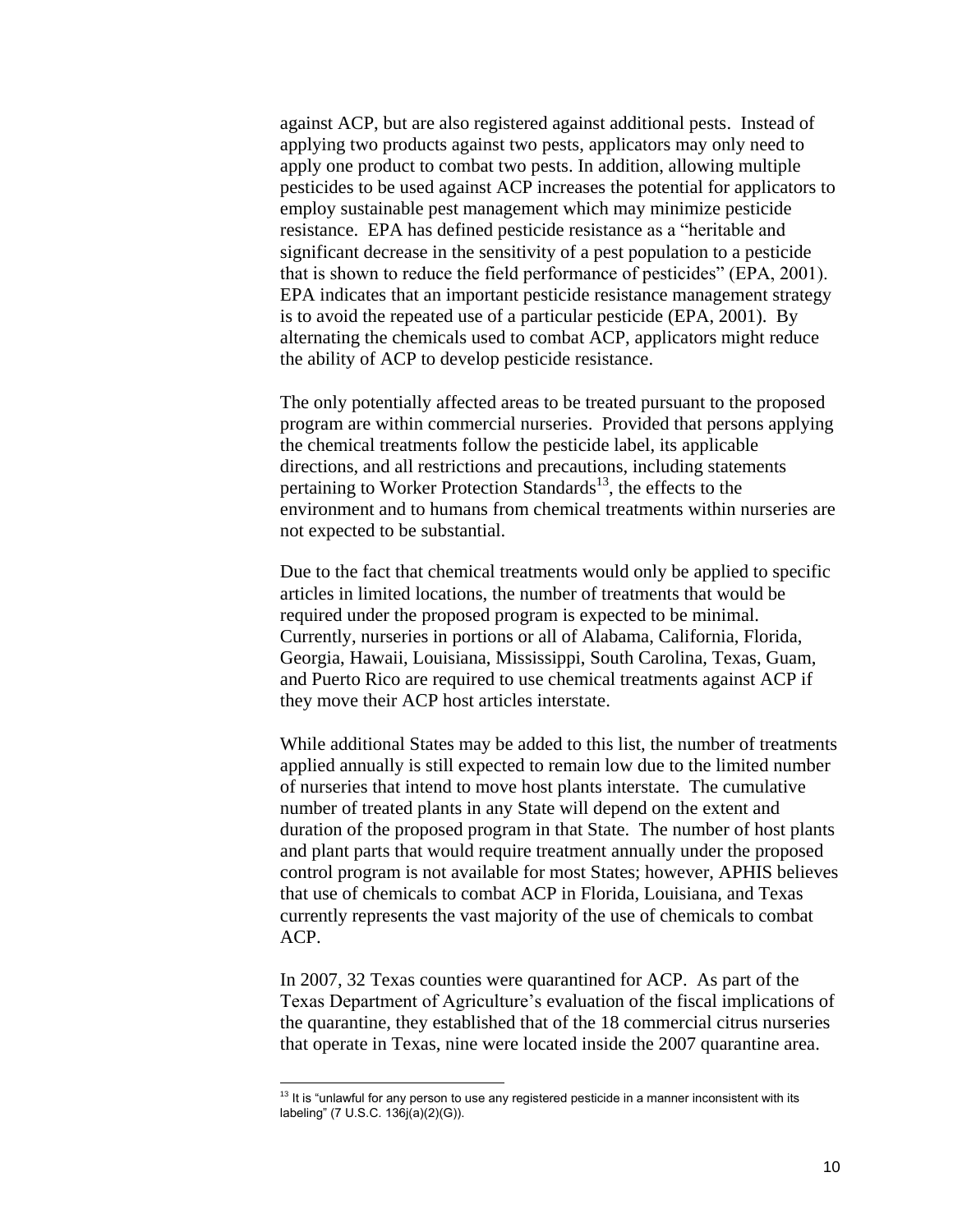Additionally,  $9$  percent (240,000) of the 275,000 citrus nursery plants produced annually in Texas are grown in the quarantine area….70 percent (168,000) of the 240,000 plants produced in the quarantined area are shipped outside the quarantined area" (4 TAC  $\S$ § 19.410–19.413<sup>14</sup>). Therefore, under the 2007 quarantine, when 32 Texas counties were under quarantine for ACP, approximately 168,000 plants were being chemically treated for ACP. APHIS expects the number of plants treated in these counties to remain constant; thus, APHIS predicts that no fewer than 168,000 plants would be treated for ACP in Texas annually.

Under the 2009 quarantine, in which the entire State of Texas became quarantined, APHIS expects the total the number of plants treated in Texas to increase, although minimally. If 240,000 of the 275,000 of the citrus nursery plants produced annually in Texas were grown inside the 2007 quarantined area, then approximately  $35,000^{15}$  citrus nursery plants were produced outside the 2007 quarantined area. These plants now fall within the statewide quarantine area. At most then, an additional 35,000 citrus plants could be treated for ACP within this newly quarantined area, although the actual number may be far less than 35,000.

Under the proposed program, Florida could only ship their plants out of the State for immediate exportation from the United States. Three commodities that are shipped out of Florida for immediate export are Murraya, Calamondin, and kumquat plants. According to the Florida Department of Agriculture and Consumer Services, in 2008, there were 13 nurseries which propagated 1,922,512 plants that were potential hosts of CG (FDACS, 2009). However, the number of plants that would need to be treated under the proposed program may be far less than 1,922,512.

In the State of Louisiana, the majority, if not all, commercial citrus nursery products are located within one parish, Plaquemines Parish. According to the Louisiana Department of Agriculture and Forestry, there are roughly 10 citrus nurseries located in Plaquemines Parish, which produce a total of 350,000 to 400,000 trees per year. Roughly 60 to 70 percent of the trees (210,000 to 280,000 trees) are moved interstate and, therefore, would require chemical treatment (LDAF, 2008).

Provided that EPA and/or State approved pesticide labels are adhered to, human and environmental exposure in each of the above mentioned States should be minimal.

 $\overline{a}$ 

 $14$  Texas Register, 2008. Volume 33, pp. 1465–1656.

 $15$  275,000 citrus nursery plants – 240,000 citrus nursery plants = 35,000 citrus nursery plants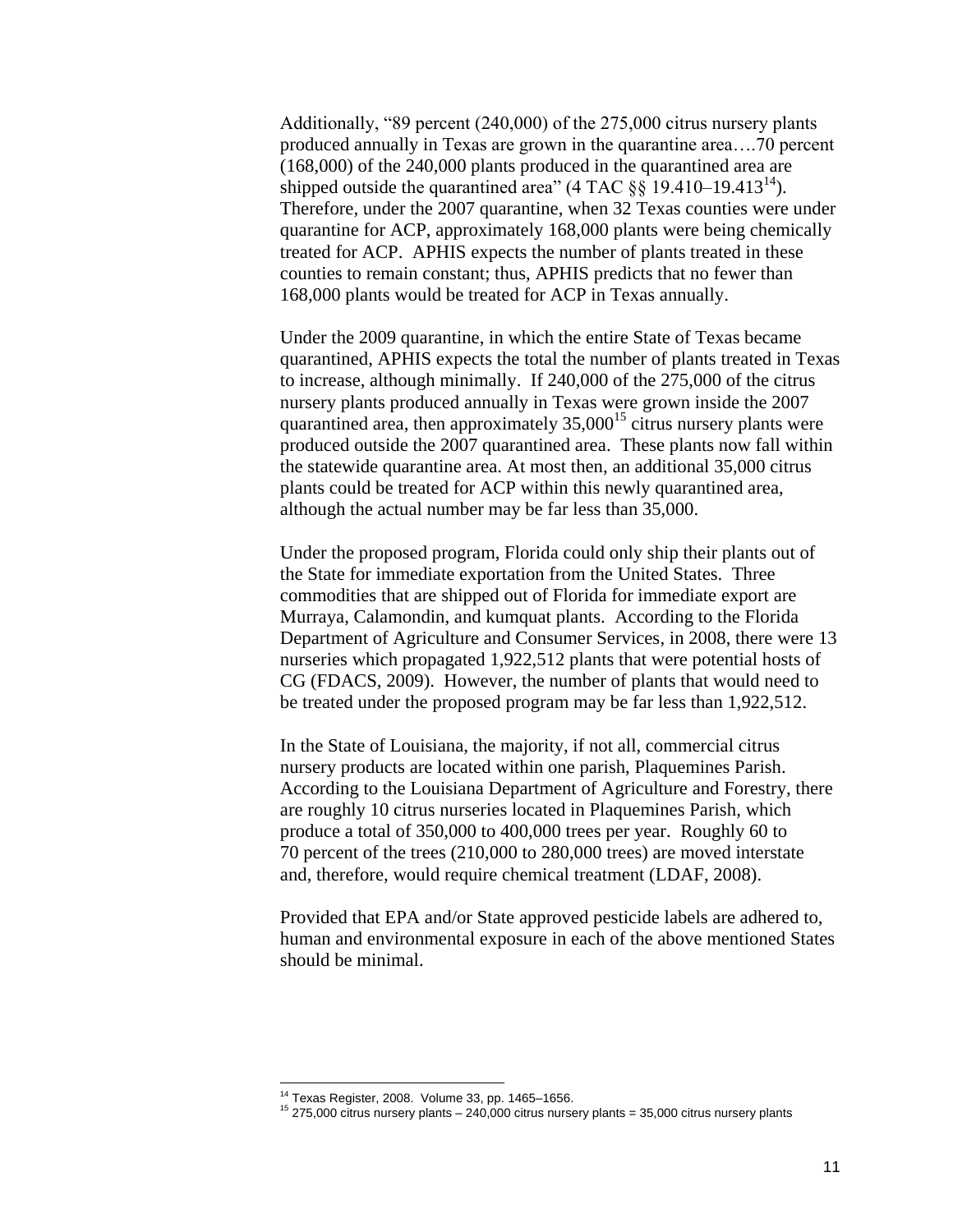#### **a. Soil Drench or In-ground Granular Treatment**

Under the proposed action alternative, unless fumigated with methyl bromide, regulated nursery stock will need to be treated with a soil drench or in-ground granular treatment containing dinotefuran or imidacloprid as the sole active ingredient in the pesticide product, not more than 30 days and not less than 20 days prior to movement, in order to move interstate. Soil drenches and in-ground granular treatments are applied to the soil around the article, absorbed into the plant, and are then translocated within the plant's system. Potential human exposure and risk from these types of applications is greatest for applicators and workers in nurseries. To ensure adequate safety for the use of either chemical, they must be used according to label directions, including any restrictions or precautionary label language. Exposure would be less to those who may handle treated nursery stock after application, since the chemicals would have already moved into the treated articles. The potential environmental impacts of soil drenches and in-ground granular treatments are discussed below.

#### **(1) Dinotefuran**

#### **(a) Human Health**

Dinotefuran is a systemic insecticide, belonging to the neonicitinoid class but within the nitroguanidine sub-class. Dinotefuran has moderate acute toxicity to mammals and low inhalation and dermal toxicity. It is not considered a skin irritant based on skin sensitization and irritation studies; however, it is considered an eye irritant. Based on sublethal study results, dinotefuran is not considered a carcinogen or mutagen, and developmental effects only occur at doses that are maternally toxic. Immune- and endocrine-related effects have been observed in multiple studies (EPA, 2004a). These effects were observed during prolonged exposures and would not be anticipated in this program. The primary immune systemrelated effect observed in the studies was altered thymus weights which may not be related to direct immune toxicity of dinotefuran. However, they may be a secondary effect due to overall reduced body size and weight gain during exposures that were 13 weeks or greater, depending on the type of study. Based on EPA's evaluation of risk to different human population subgroups, including occupational exposures, it was determined that the dinotefuran risk alone, as well as aggregate risk when including other neonicitinoid insecticides, did not exceed agency levels of concern (EPA, 2004a).

The proposed use of dinotefuran in this program is restricted to applications to soil on regulated nursery stock; therefore, potential humanrelated exposure would be restricted to workers and applicators. Exposure to workers and applicators would be minimized by adherence to all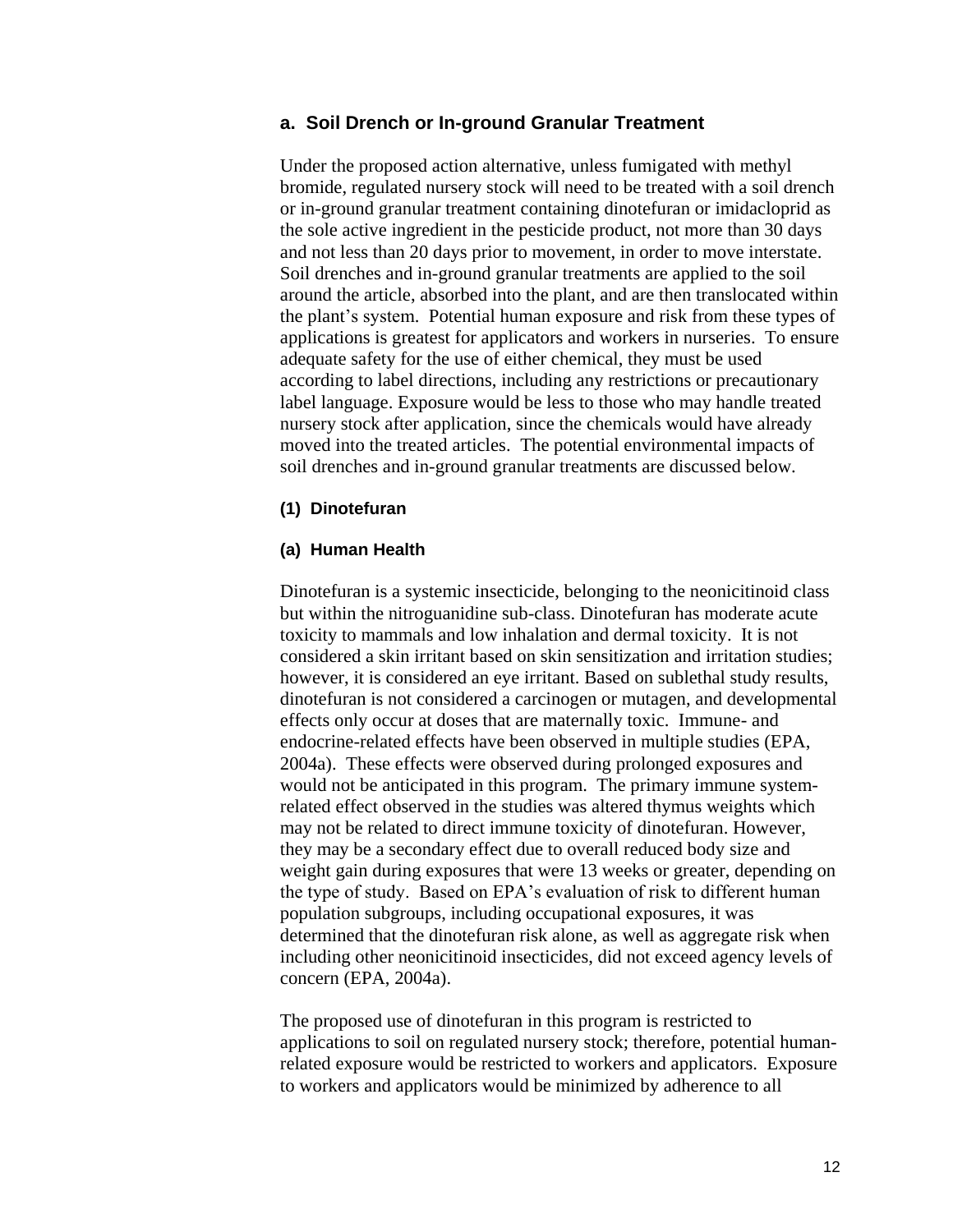precautionary statements on the label, as well as the use of appropriate personal protective equipment.

#### **(b) Nontarget Organisms**

Dinotefuran has low to moderate acute and chronic toxicity to nontarget wildlife, such as mammals and birds. Dinotefuran also has low toxicity to fish and most aquatic invertebrates with the exception of some marine invertebrates, where it is considered highly toxic. Toxicity is also high for pollinators, such as the honey bee. Degradates of dinotefuran are less toxic to aquatic organisms based on available toxicity data. Based on the available effects data for nontarget organisms and the proposed use pattern for dinotefuran in this program, the risk to terrestrial and aquatic nontarget organisms is expected to be negligible (EPA, 2004a). All soil applications would be made on regulated nursery stock reducing off-site movement via drift or runoff. Potential impacts to terrestrial invertebrates would be restricted to the nursery where treatments occur to soil.

#### **(c) Environmental Quality**

The environmental fate of dinotefuran suggests it is highly mobile, based on solubility and soil adsorption characteristics. Dinotefuran is stable to hydrolysis, but is somewhat susceptible to microbial degradation and is very sensitive to photolysis. Based on the method of application, which would eliminate significant off-site drift, no adverse impacts on air quality are expected. Off-site negative impacts to soil and ground or surface water are not expected, based on the use pattern for dinotefuran and its environmental fate.

#### **(2) Imidacloprid**

#### **(a) Human Health**

Imidacloprid is a systemic, chloro-nicotinyl insecticide chemically related to the tobacco toxin nicotine. The mode of toxic action is unique and works by interfering with the transmission of stimuli in the insect's nervous system. Specifically, it causes a blockage in a type of neuronal pathway (nicotinergic) that is more abundant in insects than in warmblooded animals. Because of their molecular shape, size, and charge, nicotine and nicotinoids fit into receptor molecules in the nervous system that normally receive the molecule acetylcholine. This molecule carries nerve impulses from one nerve cell to another or from a nerve cell to the tissue that a nerve controls. Imidacloprid overstimulates the nerve, ultimately resulting in the insect's paralysis and eventual death. Because this nicotinergic site of action is more prevalent in insects than in higher organisms, the pesticide is selectively more toxic to insects. Signs and symptoms in humans include fatigue, twitching, cramps, and muscle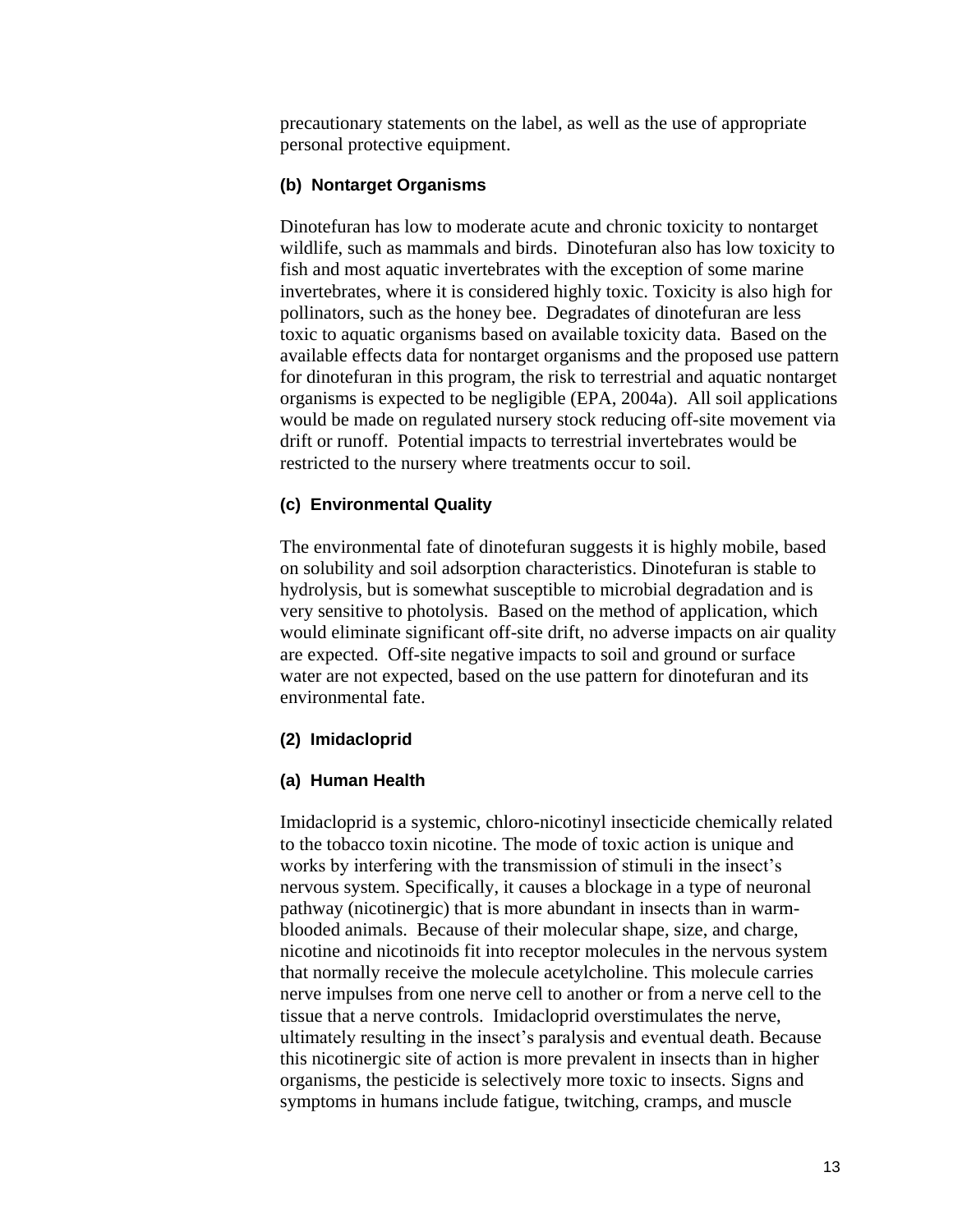weakness, including the muscles for breathing. Imidacloprid is not considered carcinogenic by EPA. The application of this pesticide is restricted to soil treatments for regulated nursery stock. Imidacloprid is the least toxic of the systemic program pesticides. None of the routine or extreme exposure scenarios pose unacceptable risks to workers or applicators. Moreover, required protective gear and safety precautions further ensure that no adverse effects to program workers are expected (USDA, APHIS, 2005).

#### **(b) Nontarget Organisms**

The program use of imidacloprid is unlikely to impact most nontarget wildlife. Imidacloprid is moderately to severely toxic to birds including, but not limited to, the American robin, northern mockingbird, European starling, red-winged blackbird, and house sparrow. However, the area affected by the pesticide would be limited to nurseries and should only affect a limited number of birds, if any at all. Although it is nontoxic to fish, it is highly toxic to aquatic insects. Adherence to label and program application restrictions should preclude any drift or runoff to water. Terrestrial invertebrates within the nursery where treatments would occur could be impacted; however, the effects would be localized and restricted to those plants that have been treated (USDA, APHIS, 2005).

#### **(c) Environmental Quality**

Any potential impacts of imidacloprid to the quality of the air, soil, and water would be limited to nurseries and of limited time duration. Imidacloprid is moderately soluble in water and will dissipate quickly. It is absorbed by soil particles and has low mobility. Imidacloprid is readily taken up by plants and translocated; however, program treatments are not expected to result in any bioaccumulation hazards (USDA, APHIS, 2005).

#### **b. Foliar Treatment**

Under the proposed action alternative, unless fumigated with methyl bromide, regulated nursery stock will need to be treated with a foliar spray 10 days prior to movement in order to move interstate. Foliar sprays are applied to the leaves of plants according to label instructions. The program would require foliar applications containing either bifenthrin, chlorpyrifos, deltamethrin, fenpropathrin, or a mixture of imidacloprid and cyfluthrin as the sole active ingredient(s) of the pesticide product. Potential human-related exposure to and risk caused by program insecticides would be greatest for applicators and workers in nurseries. The products must be used according to label directions, including any restrictions or precautionary label language. After regulated articles are treated, the potential for human exposure and risk decreases because as pesticide treatments dry, the potential for dermal exposure is greatly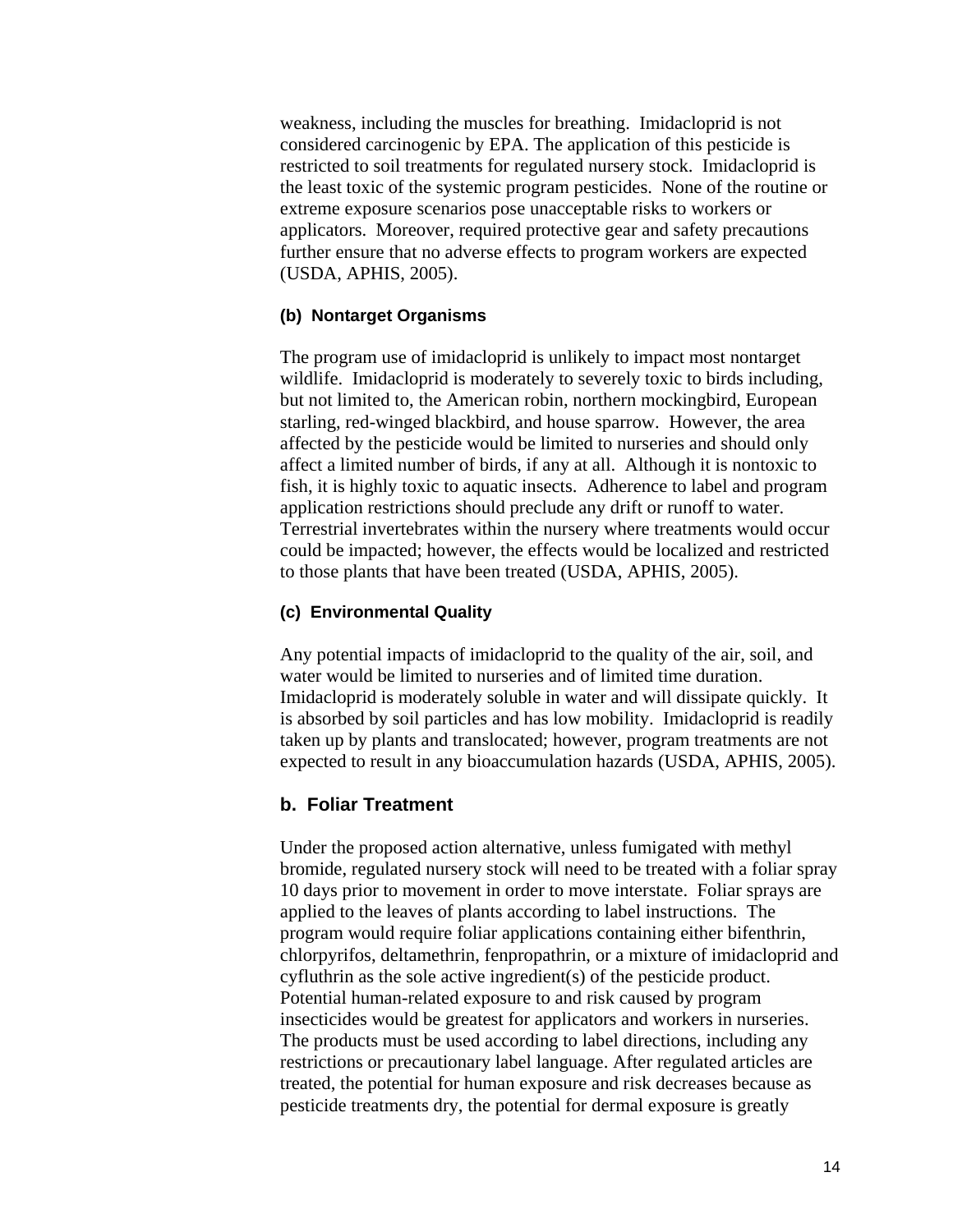reduced and pesticides degrade over time. The potential environmental impacts of foliar treatments are discussed below.

#### **(1) Bifenthrin**

#### **(a) Human Health**

Bifenthrin is a synthetic pyrethroid insecticide with a mode of action similar to other pyrethroids, such as fenpropathrin and cyfluthrin, which have been previously discussed. Bifenthrin has moderate acute oral toxicity but low dermal toxicity. It is not considered to be a dermal sensitizer or an eye or skin irritant (EPA, 2004b). Bifenthrin is not considered to be a reproductive or developmental toxicant. However, it is considered a potential carcinogen based on the formation of urinary bladder tumors administered at high doses to mice. The application of this pesticide is limited to treatments of regulated nursery stock. The potential for bifenthrin exposure would be restricted to applicators; however, by adhering to the label and other standard operating procedures, no adverse effects to applicators are expected.

#### **(b) Nontarget Organisms**

Bifenthrin has low to slight toxicity to birds and moderate acute toxicity to wild mammals. Bifenthrin is considered highly toxic to honey bees by oral and contact exposure.

Similar to other pyrethroid insecticides, bifenthrin is considered highly toxic to fish and aquatic invertebrates. Toxicity values for both groups of organisms range from the low part per trillion to the low part per billion, depending on the test species and conditions (Solomon et al., 2001; EPA, 2008).

Significant exposure and risk to most nontarget terrestrial and aquatic biota is not expected. Potential impacts are restricted to nurseries and, based on the application method, would not result in significant off-site movement of residues through drift or runoff. Impacts to terrestrial invertebrates from bifenthrin treatments within the nursery are expected; however, effects would be localized and populations would recover rapidly due to movement of invertebrates from untreated areas into previously treated nursery areas.

#### **(c) Environmental Quality**

Bifenthrin is not expected to have any off-site adverse impacts on soil, water, or air, based on the proposed use pattern and environmental fate for this class of insecticides. Bifenthrin has extremely low solubility and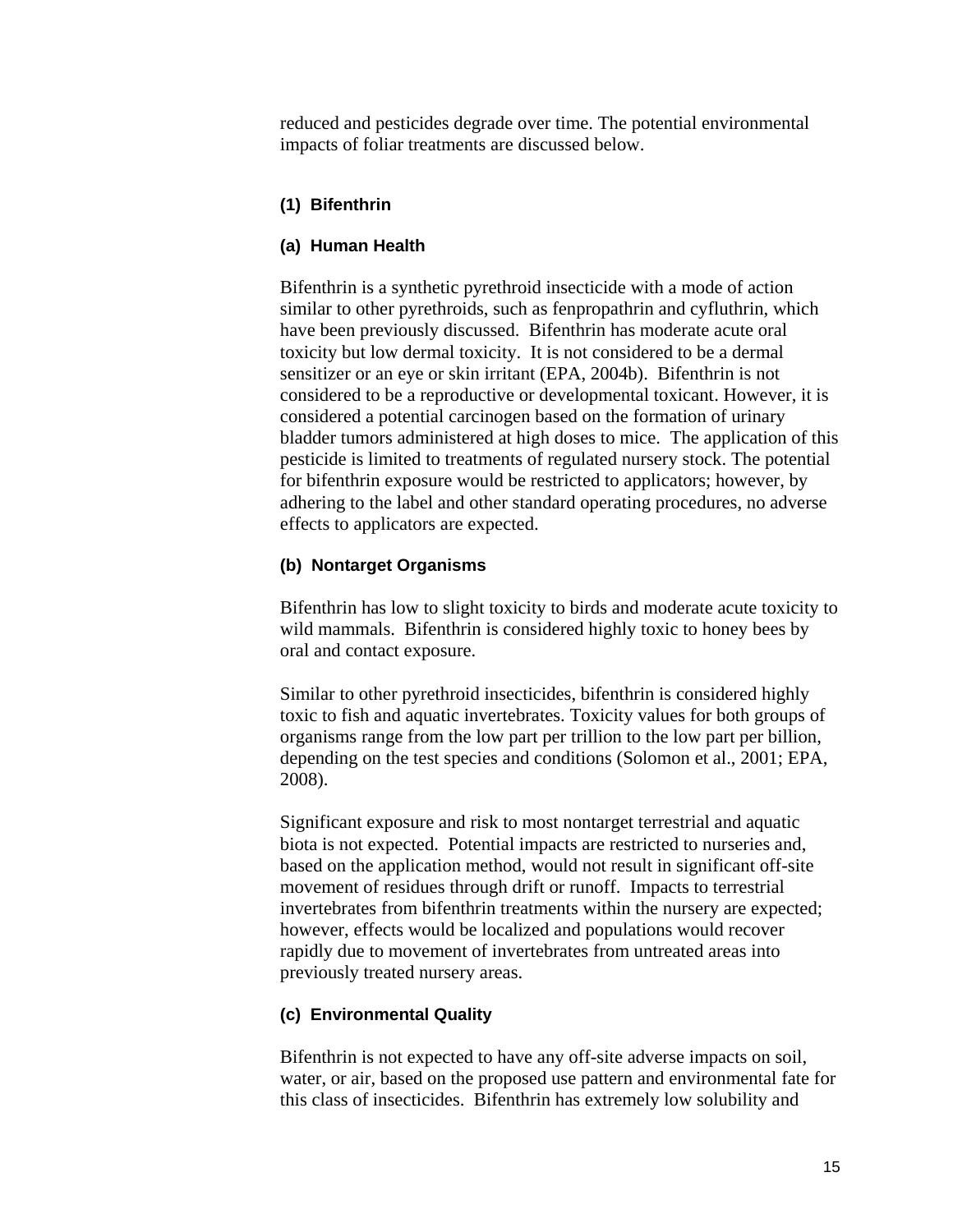mobility in soil, which suggests that it would not be a threat to groundwater. The low solubility and mobility, along with its use being restricted to nursery-only applications, would also reduce the potential exposure to surface water. Impacts to air are not expected based on the low vapor pressure for bifenthrin.

#### **(2) Chlorpyrifos**

#### **(a) Human Health**

Chlorpyrifos is an organophosphate insecticide that can cause neurotoxic effects. The toxicity of chlorpyrifos occurs primarily through the inhibition of acetylcholinesterase enzyme activity which permits the transmission of nerve impulses across the nerve synapse. Signs and symptoms of low doses include localized effects (such as nosebleeds, blurred vision, and bronchial constriction) and systemic effects (such as nausea, sweating, dizziness, and muscular weakness). At higher doses the signs and symptoms include irregular heartbeat, elevated blood pressure, cramps, and convulsions. Chlorpyrifos is not considered carcinogenic based upon studies acceptable to EPA (USDA, APHIS, 2005).

The application of this pesticide is limited to treatments of regulated nursery stock. The only individuals that might be affected by the use of this insecticide are the nursery workers and the occupational workers who apply the pesticide. Several chlorpyrifos scenarios (such as backpack applicators, hydraulic rig applicators, and ground personnel) do exceed the maximum acceptable exposure that poses no evident risk to human health (Regulatory Reference Value (RRV)) when proper safety precautions are not taken and protective gear is not worn. However, this elevated risk is not life-threatening. Protective gear and safety precautions required by label adherence and standard program operating procedures are designed to ensure that no adverse effects to program workers are expected (USDA, APHIS, 2005).

#### **(b) Nontarget Organisms**

The program use of chlorpyrifos is unlikely to impact most nontarget wildlife. Chlorpyrifos has a moderate toxicity to mammals when consumed. It can be moderately toxic to birds and severely toxic to some individual bird species; however, mammals and birds would generally not be in the affected area at the time of spraying. Symptoms of nonfatal exposure to birds include cholinesterase depression (ChE), weight loss, reduced egg production, and reduced hatchling survival. Impacts to terrestrial invertebrates, such as earthworms and worker honey bees, are expected; nevertheless, this effect would be restricted to areas within the nursery, and invertebrates from outside the treatment area would repopulate areas after treatment. Chlorpyrifos can be severely toxic to fish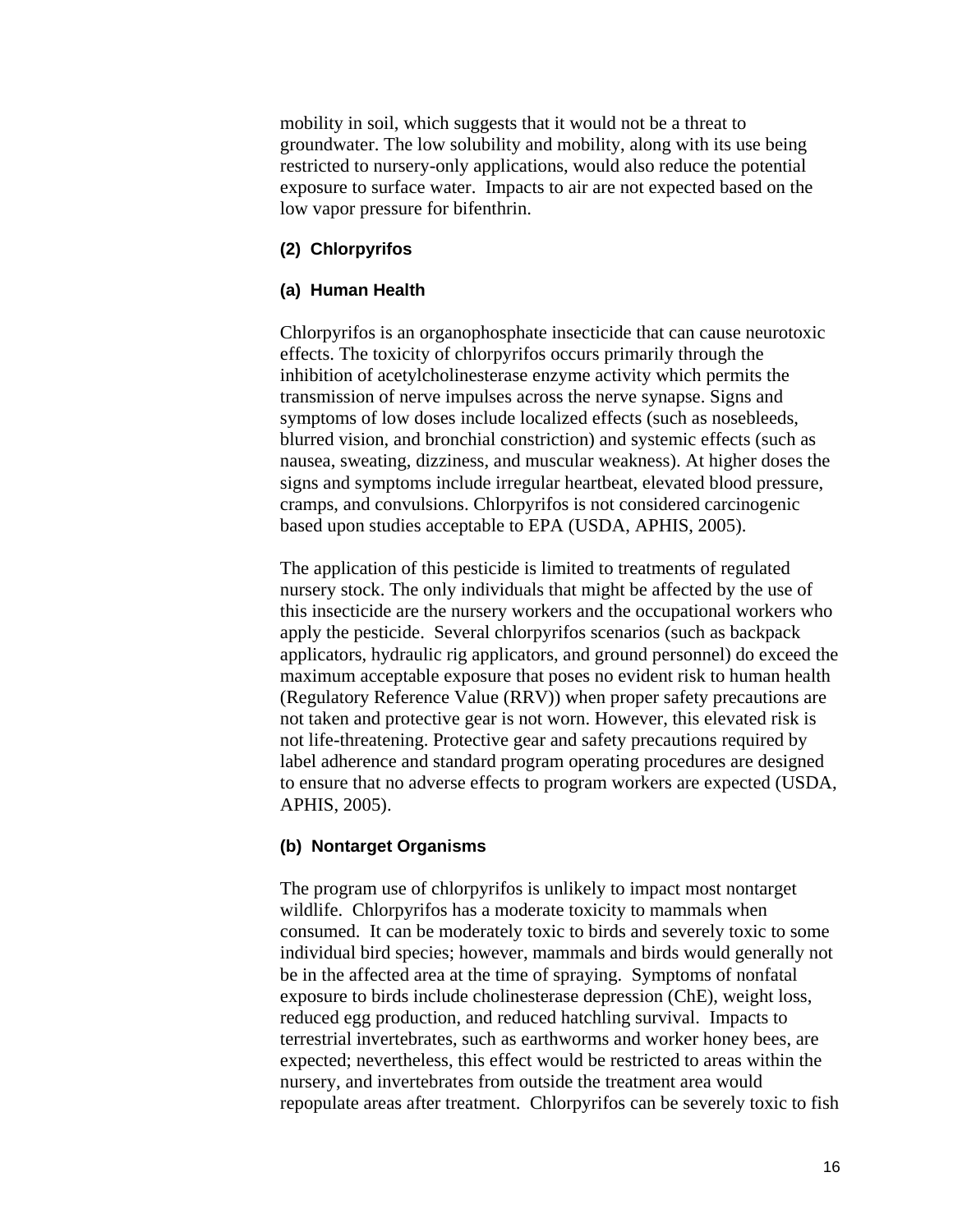and aquatic invertebrates; however, the label does not allow direct application to water. Residues from drift or runoff are not anticipated to pose substantial risks to these species (USDA, APHIS, 2005).

#### **(c) Environmental Quality**

Any potential impacts of chlorpyrifos to the quality of the air, soil, or water would be limited to nurseries and of limited time duration. Chlorpyrifos can persist in soil and water for several months under certain conditions; however, the persistence is generally only for a month or less. This is dependent on the organic content of the soil. Nevertheless, it can remain in silt which can run off or drift to surface waters. Significant bioaccumulation of chlorpyrifos in aquatic organisms is not expected due to its proposed use, which would minimize drift and runoff to aquatic areas.

#### **(3) Deltamethrin**

#### **(a) Human Health**

Deltamethrin is a pyrethroid insecticide that has both contact and ingestion activity to several pest insects. It is widely used on a variety of crops and ornamentals to control sucking insects as well as some lepidopteran pests.

Based on the test conditions and species, acute mammalian toxicity for deltamethrin is variable, with oral toxicity values ranging from toxic to practically nontoxic (CA DPR, 2000; Barlow et al., 2001). Dermal toxicity is considered to be low, as well as inhalation toxicity for most formulations, with the exception of one emulsifiable concentrate (EC) formulation which demonstrates moderate inhalation toxicity (CA DPR, 2000). Several studies have shown that deltamethrin is not a carcinogen, mutagen, or teratogen (Barlow et al., 2001; EPA, 2004b).

The application of this pesticide is limited to treatments of regulated nursery stock. The potential for exposure to deltamethrin would be restricted to applicators; however, by adhering to the label and other standard operating procedures, no adverse effects to applicators are expected.

#### **(b) Nontarget Organisms**

Comparative deltamethrin toxicity to nontarget birds and mammals suggests effects at lower concentrations for mammals when compared to birds, where deltamethrin is considered practically nontoxic (EPA, 2008). Deltamethrin is considered highly toxic to honey bees.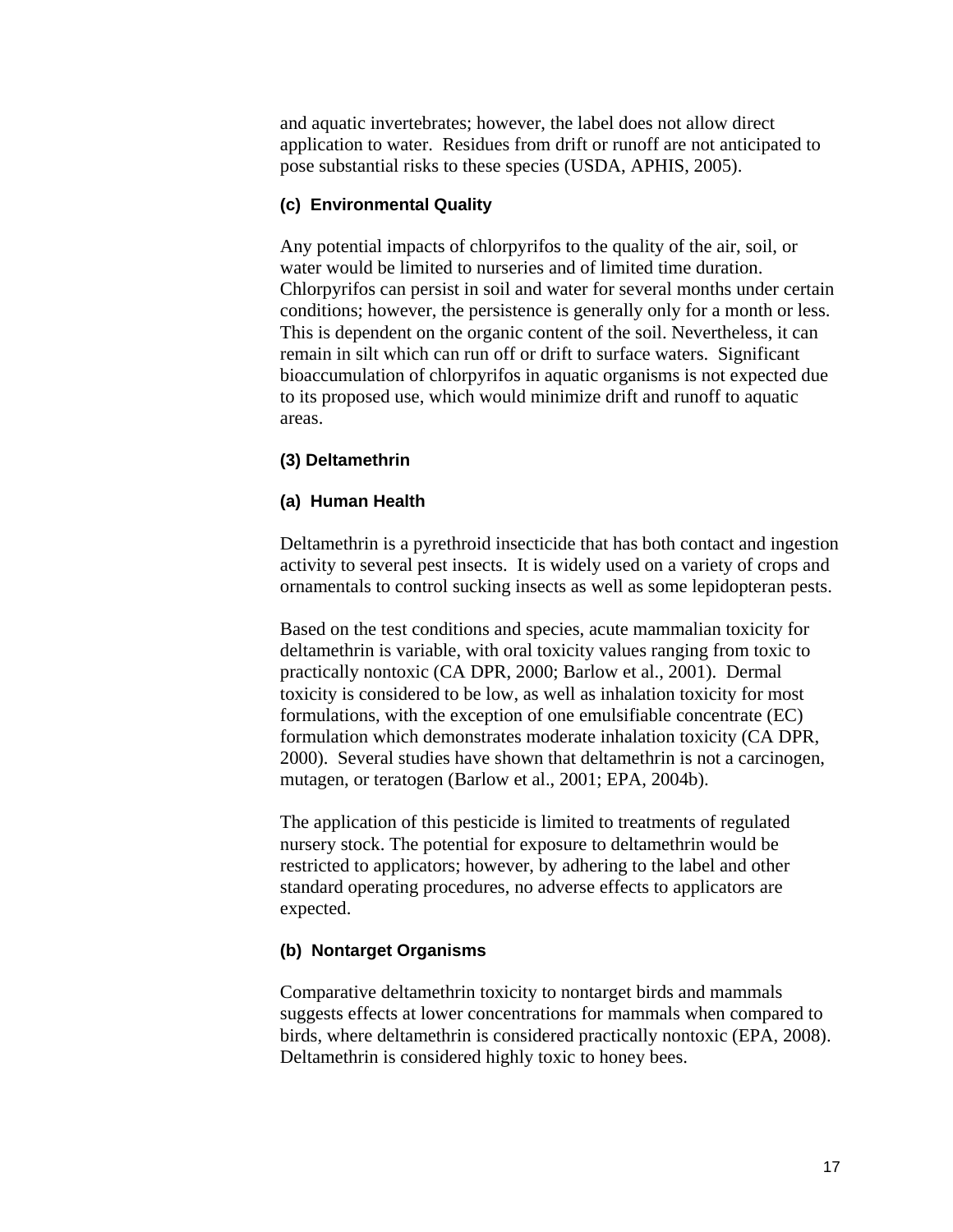Deltamethrin is considered highly toxic to fish and aquatic invertebrates, with fish being less sensitive than aquatic invertebrates (EPA, 2008; Solomon et al., 2001). Acute fish toxicity values vary based on test species and conditions, but range from the mid-part per trillion to low-part per billion range (EPA, 2008). Acute aquatic invertebrate toxicity is also dependent on the test species and condition, with toxicity values that range from low-part per trillion to low-part per billion range (EPA, 2008). Aquatic chronic toxicity is also high for fish and aquatic invertebrates, with no effect concentrations in the low-parts per trillion range.

Significant risk to nontarget organisms is not expected due to the restricted use of deltamethrin on nursery stock. Application methods would reduce the possibility of off-site drift and runoff. There is the potential for localized impacts to terrestrial invertebrates; however, it would be limited to those insects that are foraging within the nursery during the time of treatment.

#### **(c) Environmental Quality**

Deltamethrin has low solubility and a strong binding affinity for soil and sediment. In aquatic environments, deltamethrin is stable to degradation at a neutral pH, but will degrade quickly in more alkaline environments. Deltamethrin is susceptible to photolysis and microbial degradation in water and soil (Laskowski, 2002). Deltamethrin has low vapor pressure and is not expected to have adverse impacts to air quality. Due to its use being restricted to application on nursery stock and its environmental fate, no off-site impacts to soil or ground and surface water are expected.

#### **(4) Fenpropathrin**

#### **(a) Human Health**

Fenpropathrin is a synthetic pyrethroid insecticide which affects the nervous system. It is a moderate skin and eye irritant. Signs and symptoms can include muscle contractions, tremors, ataxia, and nerve paralysis at moderate to high levels of exposure. Fenpropathrin is not considered carcinogenic by EPA (USDA, APHIS, 2005).

The application of this pesticide is limited to treatments of regulated nursery stock. Potential pesticide exposures are limited to nursery workers and the occupational workers who apply the pesticide. Backpack spray application and hydraulic rig applications for the extreme exposure scenario are the only circumstances that exceed the RRV. The extreme exposure scenario presumes that the worker would be exposed to higher quantities of the pesticide when that individual is not following safety protocols or wearing protective gear. Protective gear and safety precautions required by label adherence and standard program operating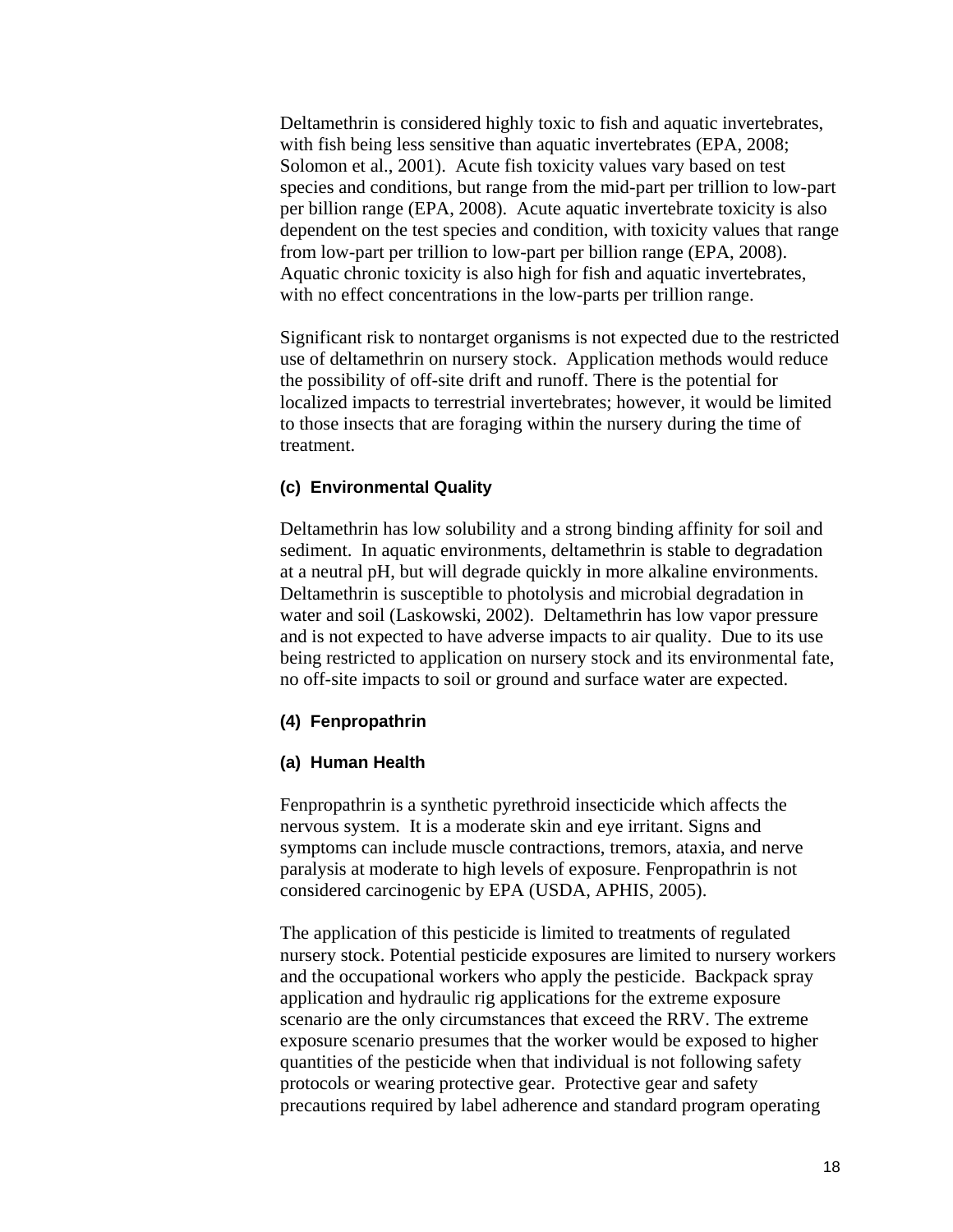procedures are designed to ensure that no adverse effects to program workers are expected (USDA, APHIS, 2005).

#### **(b) Nontarget Organisms**

The program use of fenpropathrin is unlikely to impact most nontarget wildlife. The toxicity of fenpropathrin is moderate to mammals and has a slight oral toxicity to birds and terrestrial stages of reptiles and amphibians. For shrews and bats there is a high risk for exposure; however, given the limited use of fenpropathrin in this program, shrews and bats are unlikely to be located in the affected area. It is highly toxic to most aquatic organisms; nevertheless, aquatic organisms would most likely not be affected because the limited area of application within the nursery should not pose any risk of drift or runoff to waters containing aquatic organisms. Terrestrial invertebrates could be impacted in areas of treatment; however, these effects would be restricted to the nursery and would be temporary due to recolonization from untreated areas (USDA, APHIS, 2005).

#### **(c) Environmental Quality**

Impacts to air, water, and soil from the proposed fenpropathrin applications are expected to be minimal, based on its use pattern and environmental fate properties. Fenpropathrin is persistent in water at a neutral pH but degrades more quickly at alkaline pH values, with a hydrolysis half-life of 14 days. Photolytic degradation in soil is much faster than photolytic degradation in water, with a reported half-life in soil of 14 days compared to a half-life in water greater than a year. Potential mobility is low, based on low water solubility and a high binding affinity for soil, which reduces the potential for runoff. Residues on treated vegetation are also of short persistence (USDA, APHIS, 2005).

#### **(5) Imidacloprid/Cyfluthrin Mixture**

#### **(a) Human Health**

Imidacloprid is a systemic, chloro-nicotinyl insecticide whose mode of toxic action and toxicity has been described above. Cyfluthrin is a synthetic pyrethroid insecticide which affects the nervous system in a manner similar to fenpropathrin. Cyfluthrin is not considered to be an eye irritant or skin sensitizer. Signs and symptoms can include muscle contractions, tremors, ataxia, and nerve paralysis at moderate to high levels of exposure. Cyfluthrin is not considered to be carcinogenic, mutagenic, or teratogenic by EPA. The difference in mechanism of toxic action ensures that this mixture does not pose increased toxicity through synergistic action. Although synergistic effects on toxicity are possible with simultaneous exposure to organophosphates (such as chlorpyrifos)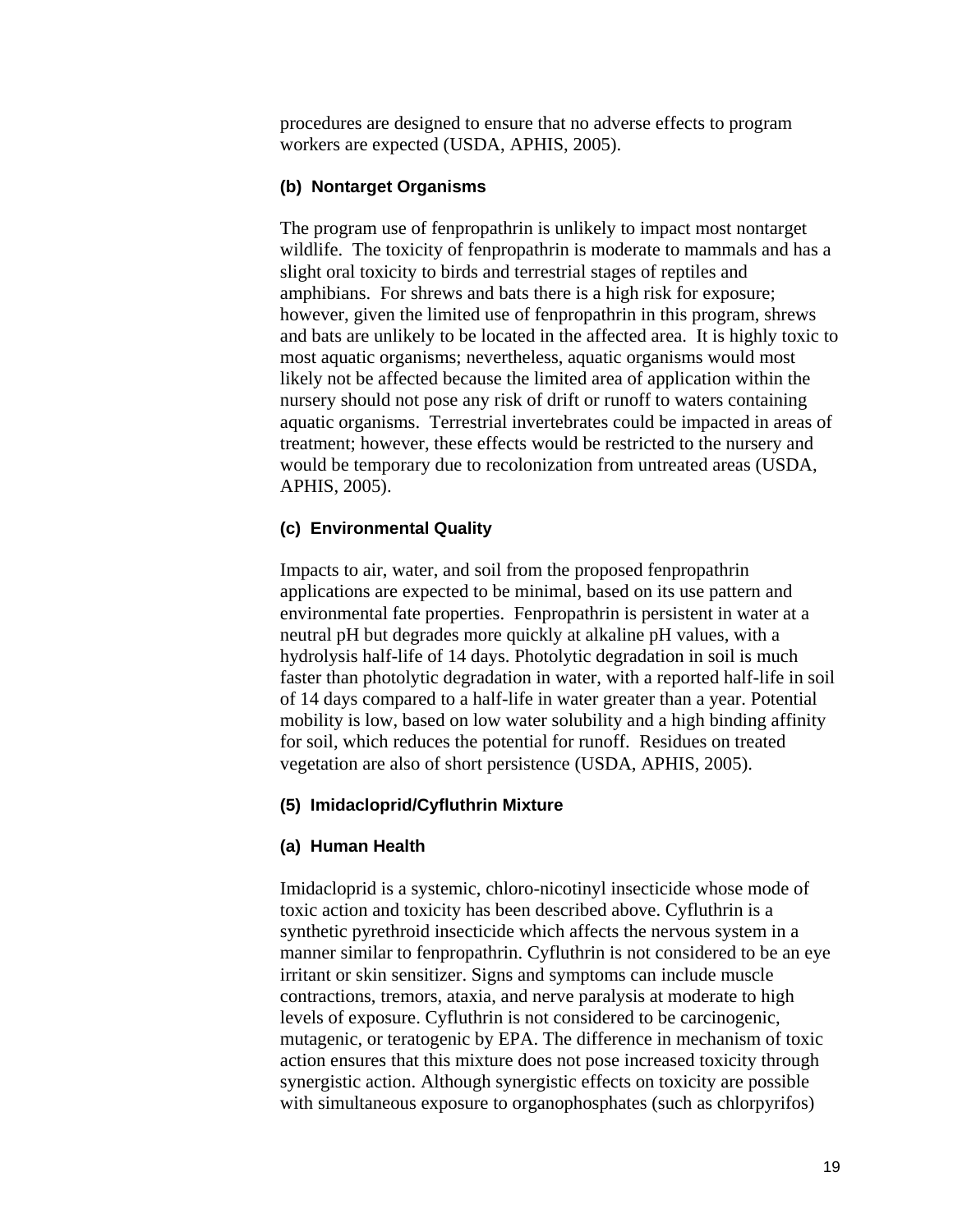and cyfluthrin, this type of exposure is unlikely with the safety precautions required of this program. The application of this pesticide is limited to treatments of nursery stock. None of the routine or extreme exposure scenarios from this mixture pose unacceptable risks to workers or applicators. Moreover, required protective gear and safety precautions further ensure that no adverse effects to program workers are expected.

#### **(b) Nontarget Organisms**

The program use of this mixture for treatment in nurseries is unlikely to impact most nontarget wildlife. Although imidacloprid is moderately to highly toxic to some songbirds and cyfluthrin poses some risks to small mammals, program use of this mixture is not expected to pose a high risk because of the limited exposure potential. Both products are toxic to fish and most aquatic organisms; however, adherence to label and program application restrictions should reduce off-site drift and runoff to surface water. Terrestrial invertebrates could be impacted in treated areas, but these effects are restricted to the nursery and would be temporary due to the movement of invertebrates from untreated areas into previously treated nursery areas (USDA, APHIS, 2005).

#### **(c) Environmental Quality**

Any potential impacts of this formulation to the quality of the air, soil, and water would be limited to nurseries and of limited time duration. Although cyfluthrin is of low water solubility and adsorbs readily to organic matter, it is not as persistent as imidacloprid in soil. Imidacloprid is moderately soluble in water and dissipates quickly. It is also absorbed by soil particles and has low mobility. Both compounds are readily taken up by plants and translocated; however, program treatments are not expected to result in any bioaccumulation hazards.

#### **c. Fumigation Treatment**

 $\overline{a}$ 

Methyl bromide is a broad-spectrum fumigant chemical that can be used as an acaricide<sup>16</sup>, antimicrobial, fungicide, herbicide, insecticide, nematicide, and vertebrate control agent. It is a colorless and odorless gas at normal temperatures and pressures. When used as a commodity treatment, methyl bromide gas is injected into an enclosure or chamber containing the commodities.

Under the proposed control program, regulated articles may be moved interstate if they are treated with methyl bromide according to the APHISapproved treatment schedule MB T101-n-2, found in 7 CFR part 305.

<sup>&</sup>lt;sup>16</sup> An acaricide is a pesticide toxic to mites, ticks, and spiders.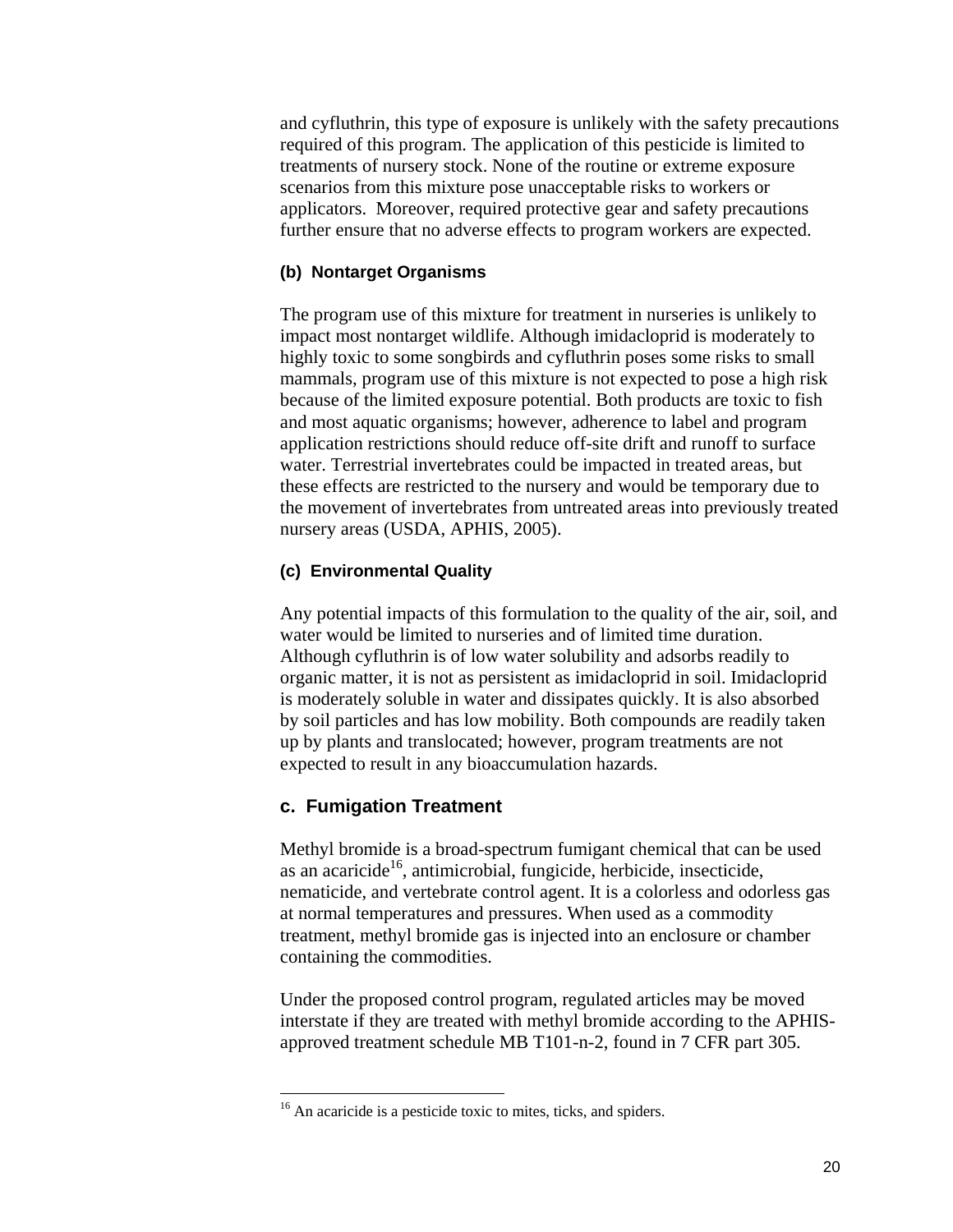Methyl bromide T101-n-2 treatments are conducted at normal atmospheric pressure for 2 hours at the following rates:

| <b>Temperature</b> $(^{\circ}F)$ | Dosage rate of methyl bromide<br>$(lb/1,000$ cubic feet) |
|----------------------------------|----------------------------------------------------------|
| 70 or above                      |                                                          |
| 60-69                            | 2.5                                                      |
| 50-59                            |                                                          |
| 45-49                            | 3.5                                                      |
|                                  |                                                          |

The fumigation treatment facility must be certified by APHIS. Facilities are required to be inspected and recertified annually. Treatment must be monitored by an official authorized by APHIS to ensure proper administration of the treatment.

Since methyl bromide fumigation is conducted in contained facilities, potential exposure to the environment and to nontargets, including humans in the surrounding communities, is minimal. The greater concern is exposure of workers and bystanders to methyl bromide at the use site. EPA has identified potential human health risks associated with methyl bromide treatments on commodities from acute inhalation exposure to workers and bystanders. "Human exposure to high concentrations of methyl bromide can result in central nervous system and respiratory system failure, as well as specific and severe deleterious actions on the lungs, eyes, and skin" (EPA, 2009a). However, adherence to good practices and guidelines should ensure that there are no adverse effects on workers and bystanders.

To minimize risks, all methyl bromide products are classified as restricteduse pesticides (RUP). This restriction is required to appear on the product labels. Restricted-use products may only be used by certified pesticide applicators or those working under their direct supervision. Another label requirement includes aerating treatment enclosures and the treated commodity within the enclosures (EPA, 2006). These measures protect not only workers that must re-enter the fumigated area and other bystanders, but those that handle the commodity during transport.

To further reduce potential human exposures, additional requirements include (but are not limited to): site-specific fumigant management  $plan's<sup>17</sup>$ , respiratory protection, buffer zones in which only supervisors or pesticide applicators are allowed to enter, notification to workers that handle commodities that a commodity has been treated with methyl

 $\overline{a}$ 

 $17$  Fumigant management plans $17$  (FMPs) must contain general site information, treatment and aeration procedures, buffer zones, personal protective equipment, posting and notification plans, record keeping, emergency procedures, site security, etc. FMPs must be made available to the surrounding community (EPA, 2006).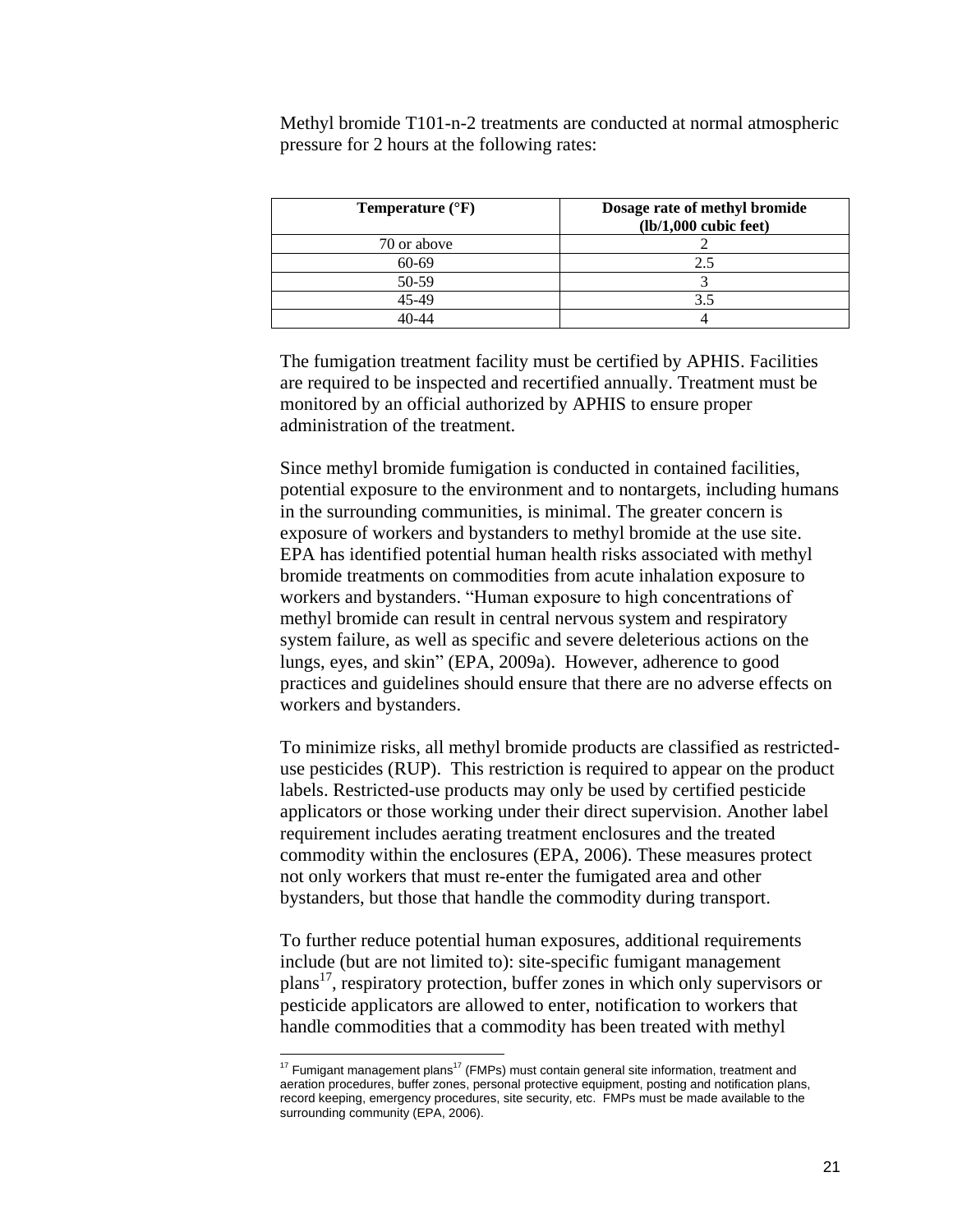bromide, and notification to the community living or working in close proximity to commodity fumigation sites that methyl bromide is being utilized (EPA, 2006).

Lastly, consumers are unlikely to be impacted by handling a commodity which has been fumigated with methyl bromide because methyl bromide dissipates quickly once the commodity is removed from the fumigation chamber.

Methyl bromide is a substance classified by EPA under the Clean Air Act as a Class I ozone-depleting chemical. The expected use of methyl bromide in fumigations of articles under this quarantine is well below any levels that could contribute measurably to ozone depletion. A thorough review of the potential effects of methyl bromide uses in fumigations on ozone depletion was originally presented in the final environmental impact statement (EIS) for "Importation of Solid Wood Packing Material— August, 2003" (USDA, APHIS, 2003). This document has recently been updated and is titled "Importation of Solid Wood Packing Material, Supplement to the Final Environmental Impact Statement—October 2007" (USDA, APHIS, 2007). This EIS determined that the cumulative impact of methyl bromide on ozone depletion from routine commodity treatments is not expected to be consequential.

#### **2. Irradiation**

Under the proposed control program, regulated articles intended for consumption, for use as apparel or a similar personal accessory, or for other decorative purposes may be moved interstate if treated with irradiation. Irradiation treatment would involve exposure of the articles, under controlled conditions, to gamma rays or to electron beams. The amount of energy absorbed is expressed in units of Grays (Gy). The required minimum dose (Dmin) is 400 Gy to sterilize ACP.

Consumption of irradiated regulated articles poses no significant risk to consumers. The U.S. Department of Health and Human Services, Food and Drug Administration (FDA) issued a final rule regarding food irradiation in 1986 (21 CFR part179) which states that absorption rates below 1,000 Gy will not make food radioactive, affect the safety of the food, alter the nutritional value of the food, or adversely affect the balance between microbial spoilage organisms and pathogenic organisms.

Since irradiation is conducted in contained facilities, the potential exposure to the environment and nontargets, including humans in the surrounding communities, is minimal. Irradiation facilities are strictly regulated for human and environmental safety. Irradiation treatments involving gamma rays utilize radioactive sources, such as colbalt-60 or cesium-137. Facilities utilizing such radioactive sources must follow the United States Nuclear Regulatory Commission licensing requirements.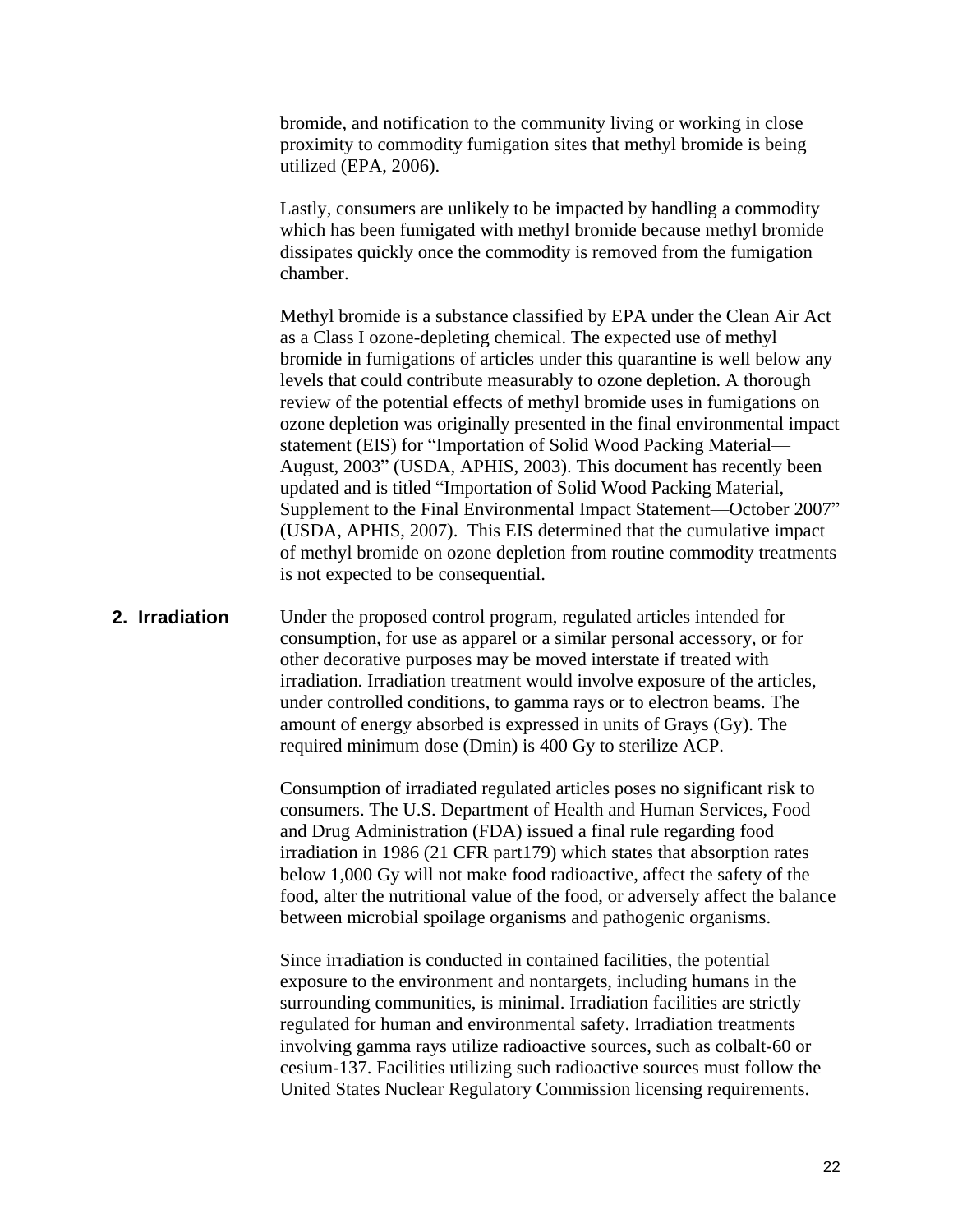Facilities that utilize electron beams are regulated by the United States Food and Drug Administration (FDA) and by the appropriate State agencies. According to EPA, the basic elements of radiation protection at all food irradiation facilities consist of facility design; worker training, procedures, and supervision; and regulatory oversight. Shielding the radiation source is an important component of facility design. While the amount of shielding necessary depends on the strength of the radiation source, facility treatment chambers may be surrounded with as much as 9 feet of concrete or a combination of concrete and earth or sand (EPA, 2009b). Facility designs must also anticipate and protect workers and the surrounding communities from natural disasters such as an earthquake, fire, or tornado (EPA, 2009b). If workers need to enter an irradiation room, the energy source is turned off in an electron beam facility or the energy source is lowered into a pool of water that absorbs the radiation and protects the workers from exposure (FDA, 2000).

While EPA has indicated that accidents have occurred at irradiation facilities which resulted in contamination, all occurred when safety systems and control procedures were bypassed (EPA, 2009b). Under the proposed control program, a written certification by a licensed engineering and safety inspector would be issued showing that an irradiation facility meets all safety and health requirements for safe operation in compliance with 7 CFR part 305. Provided that safety standards are adhered to, no impacts to human health are expected.

# <span id="page-25-0"></span>**IV. Other Environmental Considerations**

#### <span id="page-25-1"></span>**A. Endangered Species Act**

Section 7 of the Endangered Species Act and its implementing regulations require Federal agencies to ensure that their actions are not likely to jeopardize the continued existence of endangered or threatened species or result in the destruction or adverse modification of critical habitat. The potential for affecting endangered and threatened species exists only at the site where required pesticide treatments may occur, namely in nurseries. APHIS is in the process of gathering pertinent information and intends to consult with the U.S. Fish and Wildlife Service and/or National Marine Fisheries Service to ensure that proper measures are taken to protect endangered and threatened species. Any conservation measures decided upon would be incorporated into the compliance agreements required by APHIS for the nurseries.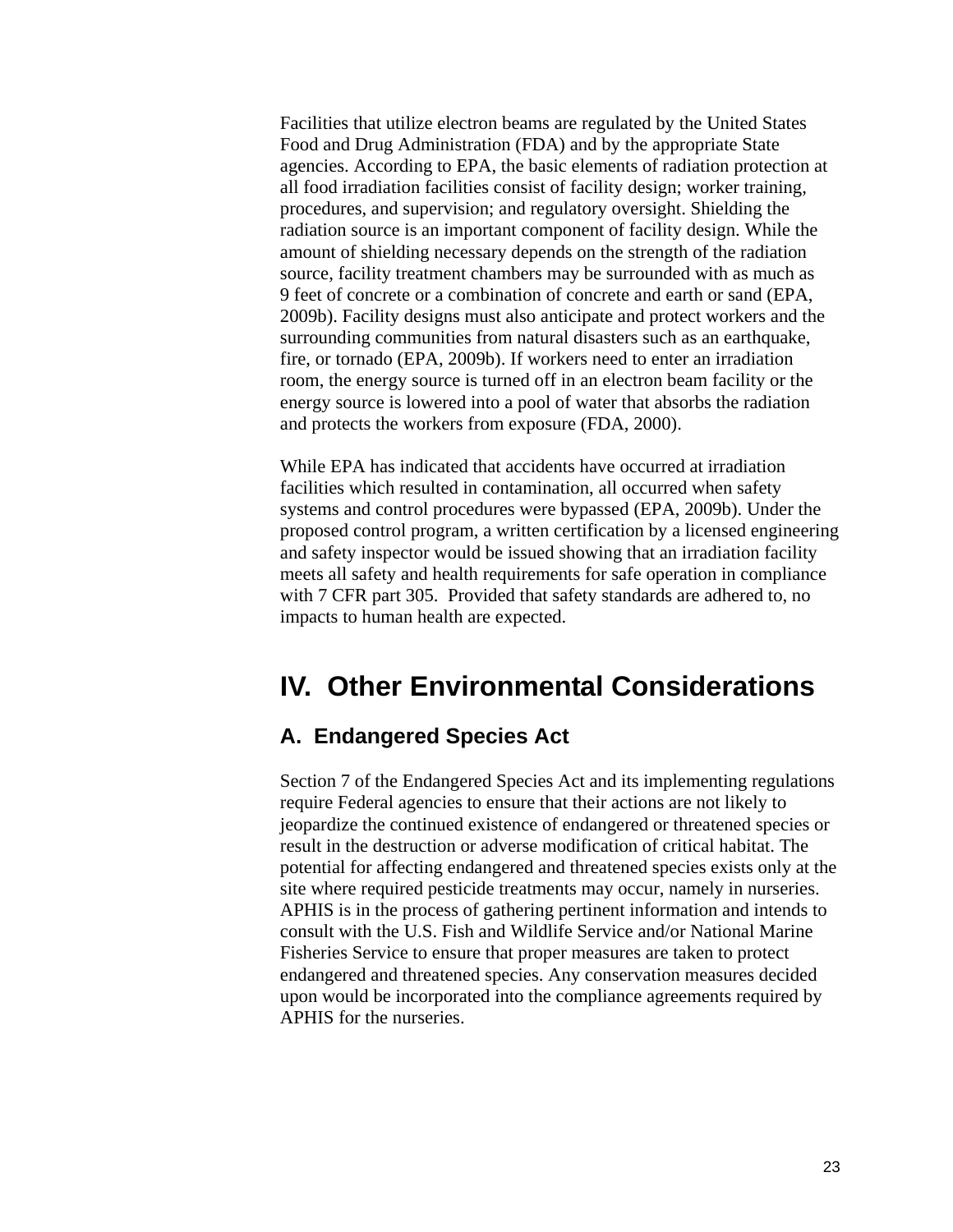#### <span id="page-26-0"></span>**B. Executive Orders**

Consistent with Executive Order (EO) 12898, "Federal Actions to Address Environmental Justice in Minority Populations and Low-income Populations," APHIS considered the potential for the proposed control measures to have any disproportionately high and adverse human health or environmental effects on any minority populations and low-income populations. Because chemical treatments are being applied within very limited controlled areas, primarily nurseries, APHIS has determined that the human health and environmental effects from the proposed applications are minimal and are not expected to have disproportionate adverse effects to any minority or low-income populations.

Consistent with EO 13045, "Protection of Children from Environmental Health Risks and Safety Risks," APHIS considered the potential for disproportionately high and adverse environmental health and safety risks to children resulting from the proposed control measures. Because chemical treatments are being applied within very limited controlled areas, primarily nurseries, no exposure to children is expected to occur. It is the responsibility and obligation of the program pesticide applicators (either employees of the commercial plant nursery or those hired by the commercial plant nursery to perform the pesticide applications) to ensure that the general public is not in or around areas being treated. This ensures that no exposure of the general public or children would occur during the application process. The only possible exposure would be to the applicator and nursery workers when not following the prescribed label use and safety directions. Therefore, it was determined that no disproportionate effects to children are anticipated as a consequence of implementing the proposed action alternative.

<span id="page-26-1"></span>Executive Order (EO) 13175, "Consultation and Coordination with Indian Tribal Governments," was issued to ensure that there would be "meaningful consultation and collaboration with tribal officials in the development of Federal policies that have tribal implications....". APHIS is in the process of complying with this EO by collaborating with Indian tribal officials to ensure that they are well-informed and represented in decisions regarding the proposed program.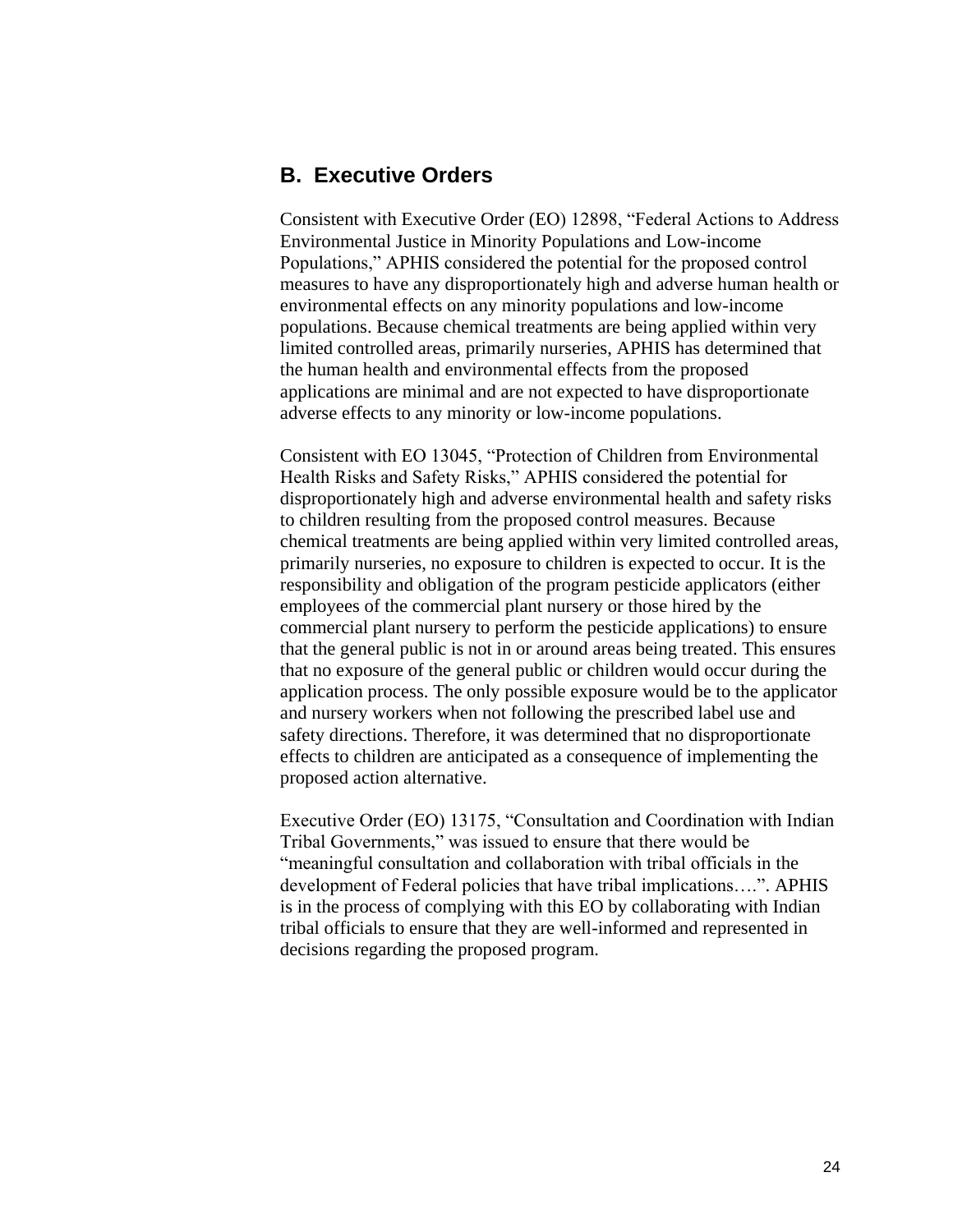# **V. Agencies, Organizations, and Individuals Consulted**

U.S. Department of Agriculture Animal and Plant Health Inspection Service Policy and Program Development Environmental Services 4700 River Road, Unit 149 Riverdale, MD 20737

U.S. Department of Agriculture Animal and Plant Health Inspection Service Plant Protection and Quarantine Emergency and Domestic Programs 4700 River Road, Unit 134 Riverdale, MD 20737

U.S. Department of Agriculture Animal and Plant Health Inspection Service Plant Protection and Quarantine Planning, Analysis, and Regulatory Coordination 4700 River Road, Unit 156 Riverdale, MD 20737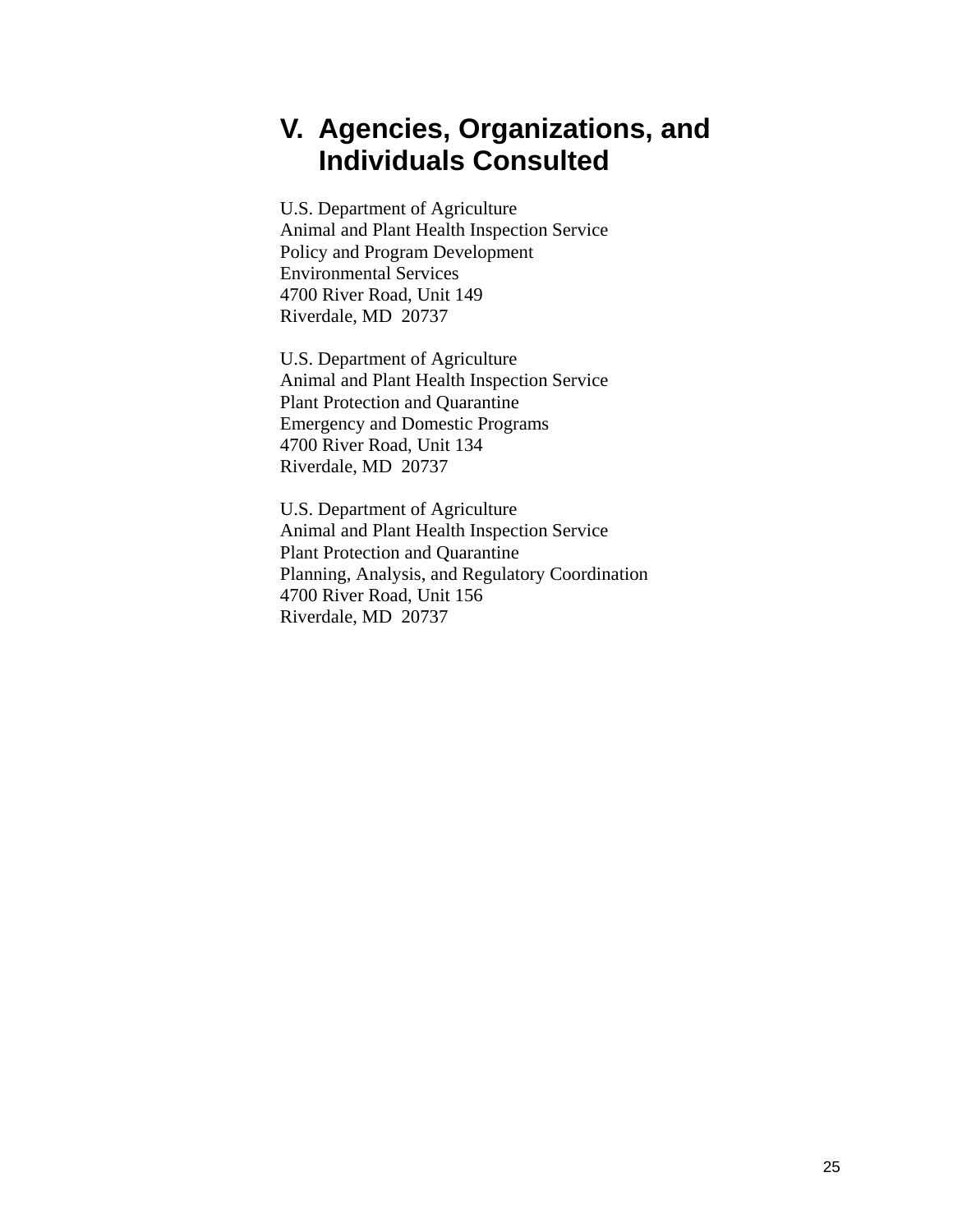# <span id="page-28-0"></span>**VI. References**

Barlow, S.M., Sullivan, F.M., and Lines, J., 2001. Risk assessment of the use of deltamethrin on bednets for the prevention of malaria. Food Chem. Toxicol. 39:407–422.

CA DPR—See California Department of Pesticide Regulation.

California Department of Pesticide Regulation, 2000. Deltamethrin risk characterization document, volume 1. Medical Toxicology Branch– Department of Pesticide Regulation. 93 pp.

EPA—See U.S. Environmental Protection Agency

FDA—See U.S. Food and Drug Administration

FDACS —See Florida Department of Agriculture and Consumer Services

Florida Department of Agriculture and Consumer Services. Correspondence with U.S. Department of Agriculture, Animal and Plant Health Inspection Service, 2009.

Laskowski, D.A. Physical and chemical properties of pyrethroids. Rev. Environ. Contam. Toxicol. 174:49–177.

LDAF—See Louisiana Department of Agriculture and Forestry

Louisiana Department of Agriculture and Forestry. Correspondence with U.S. Department of Agriculture, Animal and Plant Health Inspection Service, 2008.

Solomon, K.R., Giddings, J.M., and Maund, S.J., 2001. Probabilistic risk assessment of cotton pyrethroids: I. Distributional analysis of laboratory aquatic toxicity data. Env. Toxicol. Chem. 20(3):652–659.

USDA—See U.S. Department of Agriculture, Animal and Plant Health Inspection Service

U.S. Department of Agriculture, Animal and Plant Health Inspection Service, 2007. Importation of solid wood packing material, supplement to the final environmental impact statement—October, 2007. USDA, APHIS, Riverdale, Maryland.

U.S. Department of Agriculture, Animal and Plant Health Inspection Service, 2005. Citrus greening eradication program pesticide applications